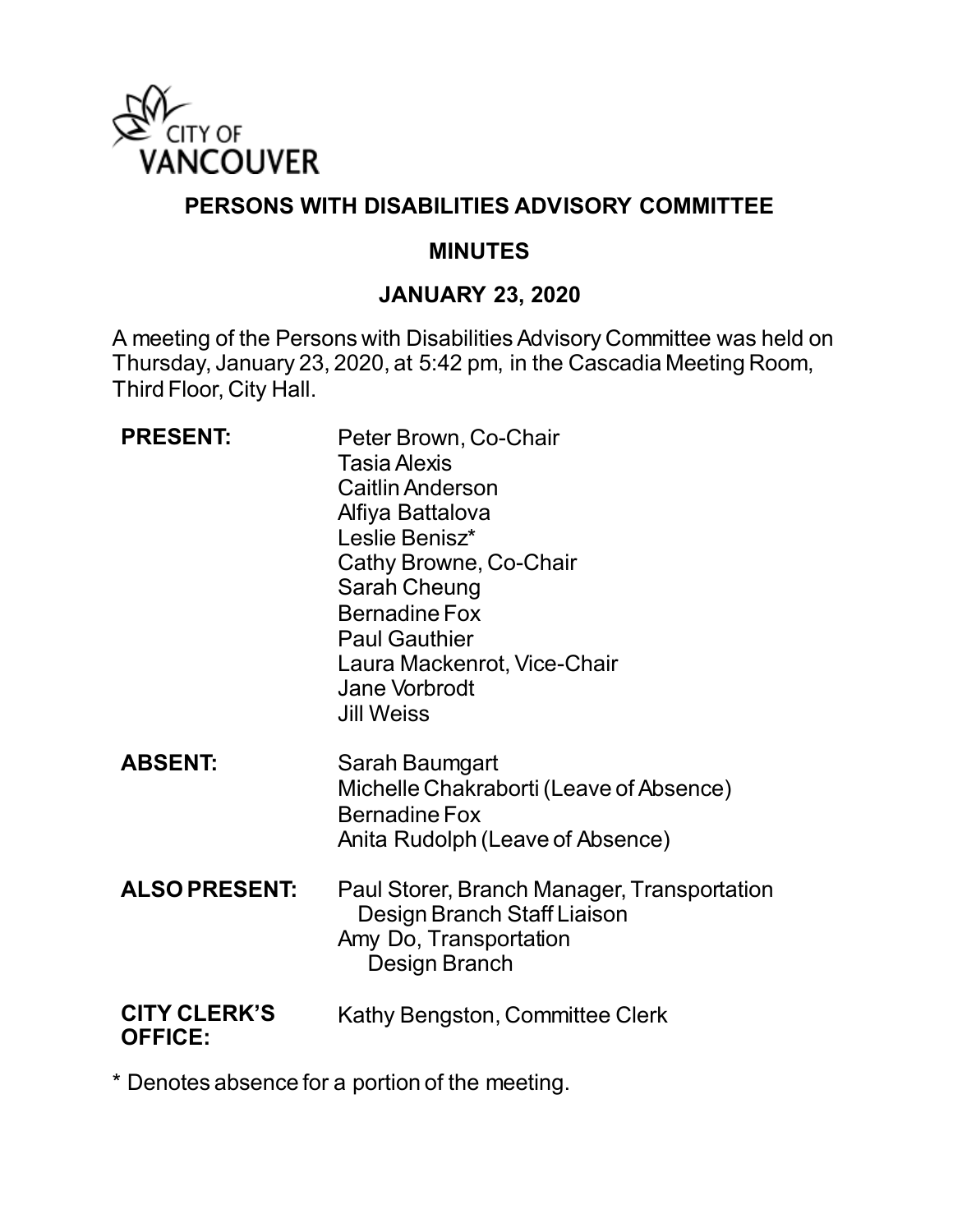# **WELCOME**

The Co-Chair acknowledged we are on the unceded territories of the Musqueam, Squamish, and Tsleil-Waututh Nations.

## **Leave of Absence Requests**

MOVED by Laura Mackenrot SECONDED by Peter Brown

> THAT the Persons with Disabilities Advisory Committee approve leaves of absence for Michelle Chakraborti and Anita Rudolph for this meeting.

CARRIED UNANIMOUSLY (Leslie Benisz absent for the vote)

# **Approval of Minutes**

MOVED by Jill Weiss SECONDED by Laura Mackenrot

> THAT the minutes of the Persons with Disabilities Advisory Committee held on November 21, 2019, be approved with the following corrections:

- Pages 7 and 8: change the word "recommend" to "recommends";
- Page 9, correct the title "Ministry of Social Service and Poverty Reduction" to "Ministry of Social Development and Poverty Reduction";
- Page 9: change the words "continual funding" to "continued funding".

CARRIED UNANIMOUSLY (Leslie Benisz absent for the vote)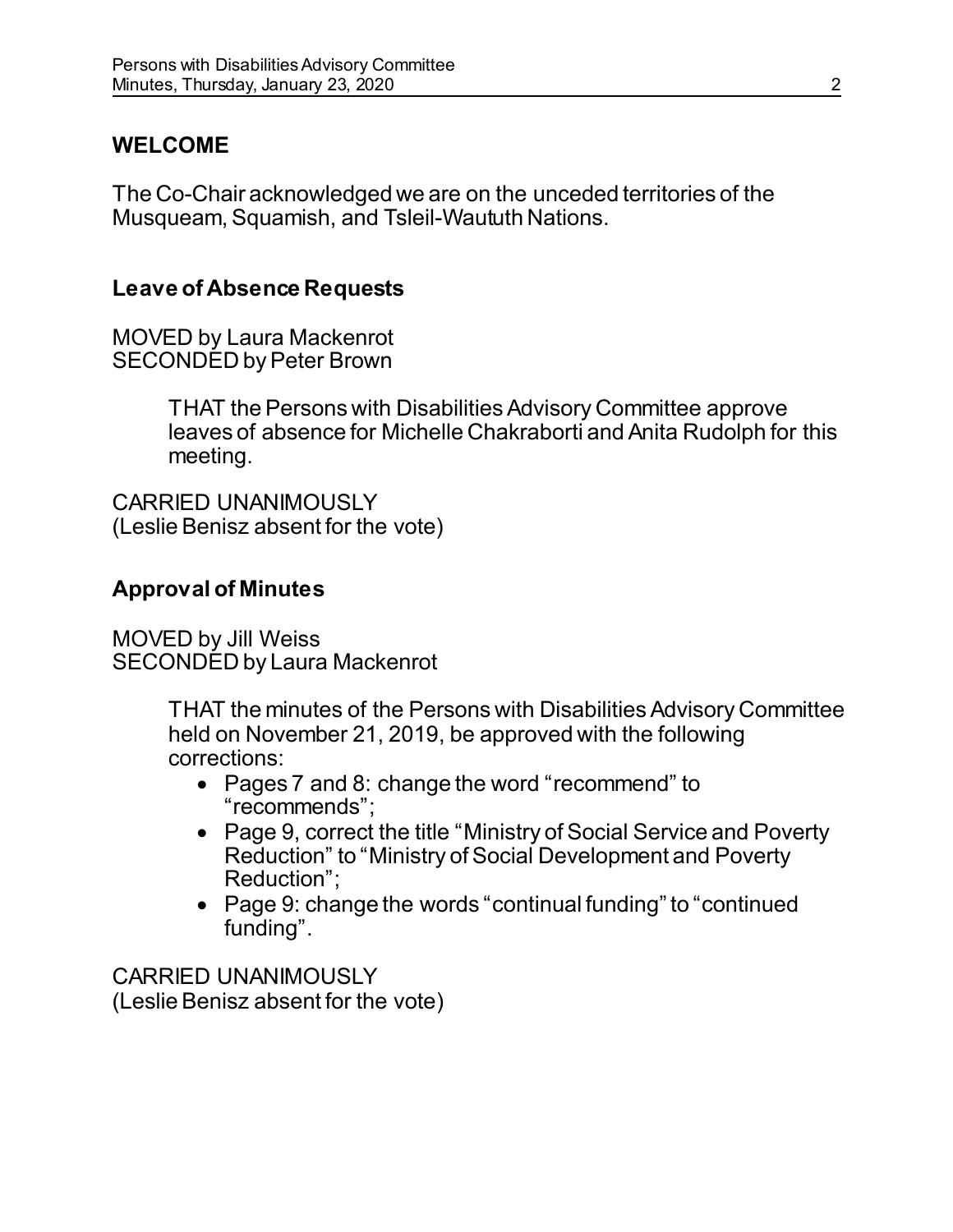\* \* \* \* \*

#### VARY AGENDA

#### MOVED by Jill Weiss SECONDED by Cathy Browne

THAT the Persons with Disabilities Advisory Committee vary the agenda in order to deal with items 2a. to 2c. first.

CARRIED UNANIMOUSLY AND BY THE REQUIRED MAJORITY

*For clarity, the Minutes are recorded in chronological order.* 

\* \* \* \* \*

#### **2. Motions**

### **a. Downtown Public Space Strategy Motion**

MOVED by Alfiya Battalova SECONDED by Peter Brown

- 1. The demands on the public space are increasing as the urban population of the Downtown and the region grows;
- 2. The Downtown public spaces often contains barriers that people with disabilities face;
- 3. An accessible public space empowers communities and enables people with disabilities to become active participants in public life, promotes social engagement and connects people to their local communities; and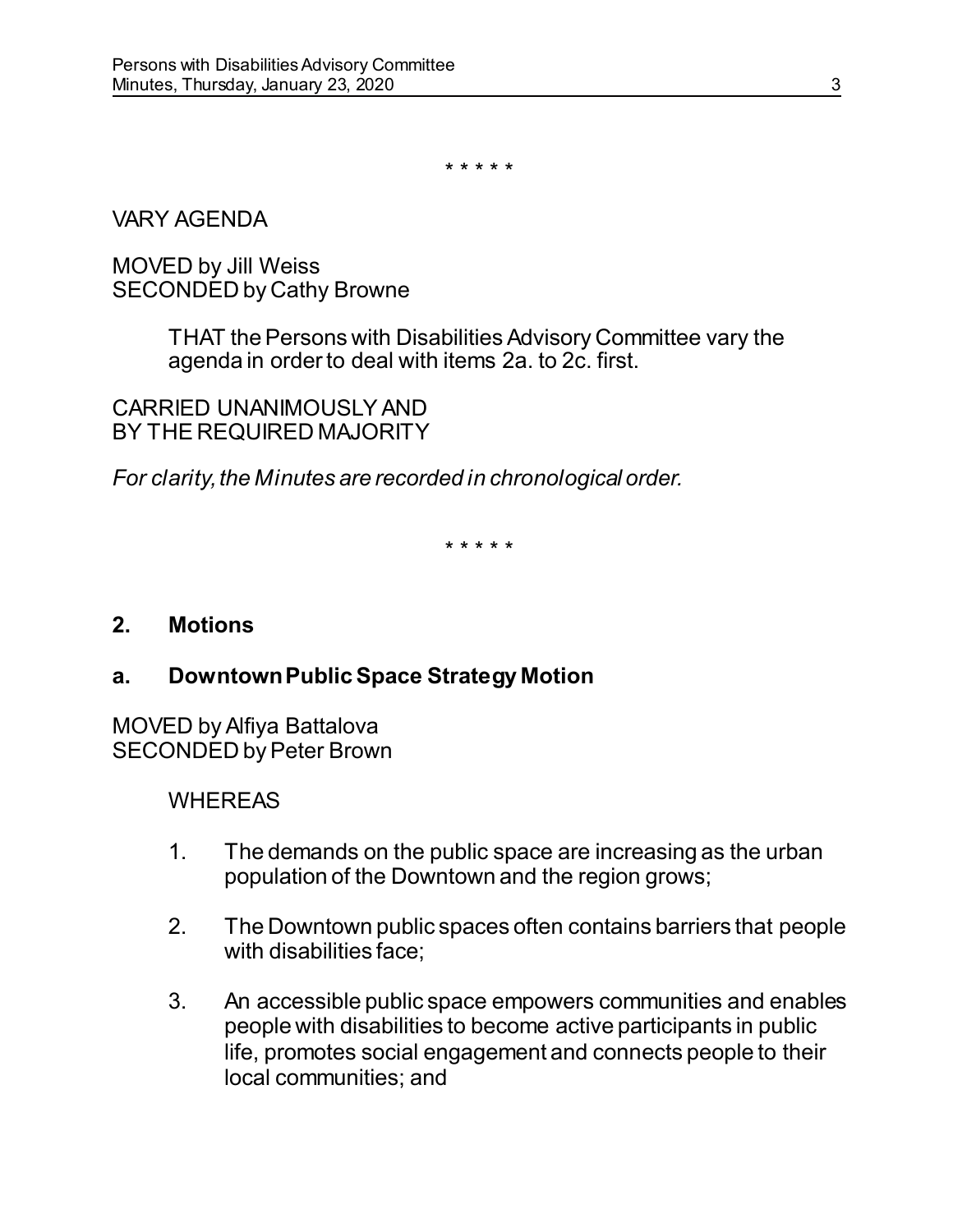4. Places for People is a new approach to public space planning and design in the City of Vancouver, that is grounded in evidence-based understanding of public life, and puts people's experience and use of the public space at the forefront of public space design and decision-making;

THEREFORE BE IT RESOLVED THAT the Persons with Disabilities Advisory Committee recommend that Vancouver City Council supports the adoption of the Downtown Public Space Strategy, insofar as it includes the following considerations:

- A. Provides public space that feels welcoming and safe for people of all ages, genders, backgrounds and abilities.
- B. Encourages people to create, activate, and be stewards of public space.
- C. Creates welcoming and inclusive social spaces to support people to engage and identify with their community and neighbourhood with a goal of increasing social inclusion.
- D. Designs and maintains public space to ensure universal access through consultations with accessibility community stakeholders on all public space projects and the City's Persons with Disabilities Advisory Committee and the Seniors' Advisory Committee.
- E. Designs public space signage and wayfinding to facilitate readability by the widest range of users.
- F. Provides easy access to universally accessible public restrooms along well traveled walking and cycling routes (every 400 m), and in highly visible locations nearby to public spaces, including the following decisions:
	- Designs public restrooms to be fully gender inclusive;
	- Adopts accessibility criteria for public restrooms;
	- Explores options to expand and improve the delivery of public restrooms to serve high volume public spaces, including incorporating them in private developments; and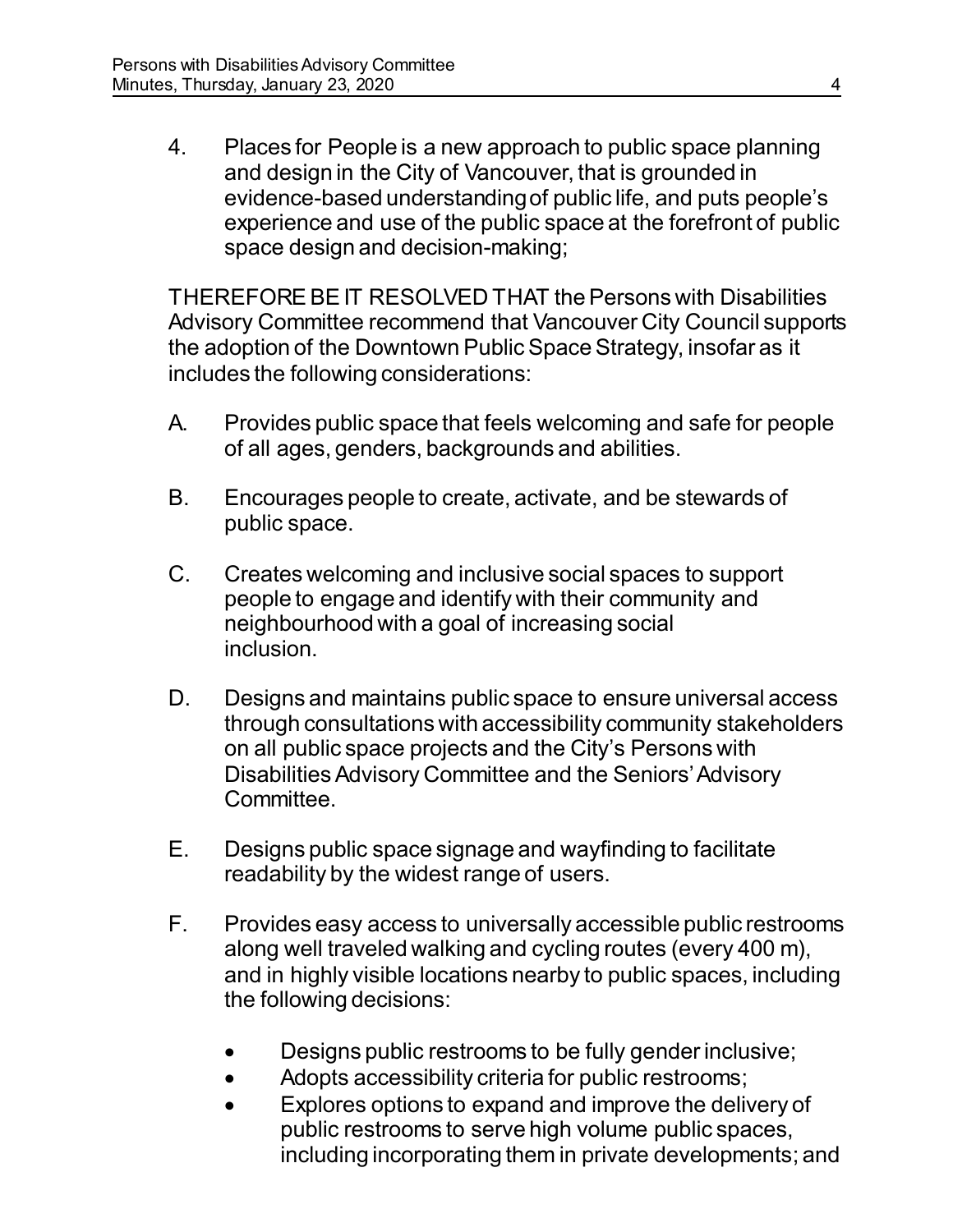- Develops a Public Washroom Strategy that supports safe and accessible public spaces, in coordination with Park Board and Vancouver Coast Health;
- G. Encourages a combination of active and passive recreational opportunities suited for older adults in public space design.
- H. Adopts best practices in public space design for persons with dementia (including paving, materials and colours, etc.), to support them to remain active and engaged in the community.
- I. Encourages diverse public seating options at frequent intervals by:
	- (i) Including a variety of seating options in open spaces (i.e. plazas, parklets, etc.) and along sidewalks, including seating suited to older adults and persons with limited mobility;
	- (ii) Seeking to provide seating approximately every 100 m (or at every block) along streets, focusing on street blocks with seating deficiencies; and
	- (iii) Ensuring that furniture meets the principles of universal design, which promotes accessibility and inclusion.
- J. Adopts universal accessibility design guidelines for transportation design and public space projects.

### CARRIED UNANIMOUSLY

# **b. HandyDART Motions**

MOVED by Jill Weiss SECONDED by Caitlin Anderson

# WHEREAS

1. HandyDART rides are the most expensive part of the public transit system, with rides costing approximately eight times more than a ride on the conventional bus;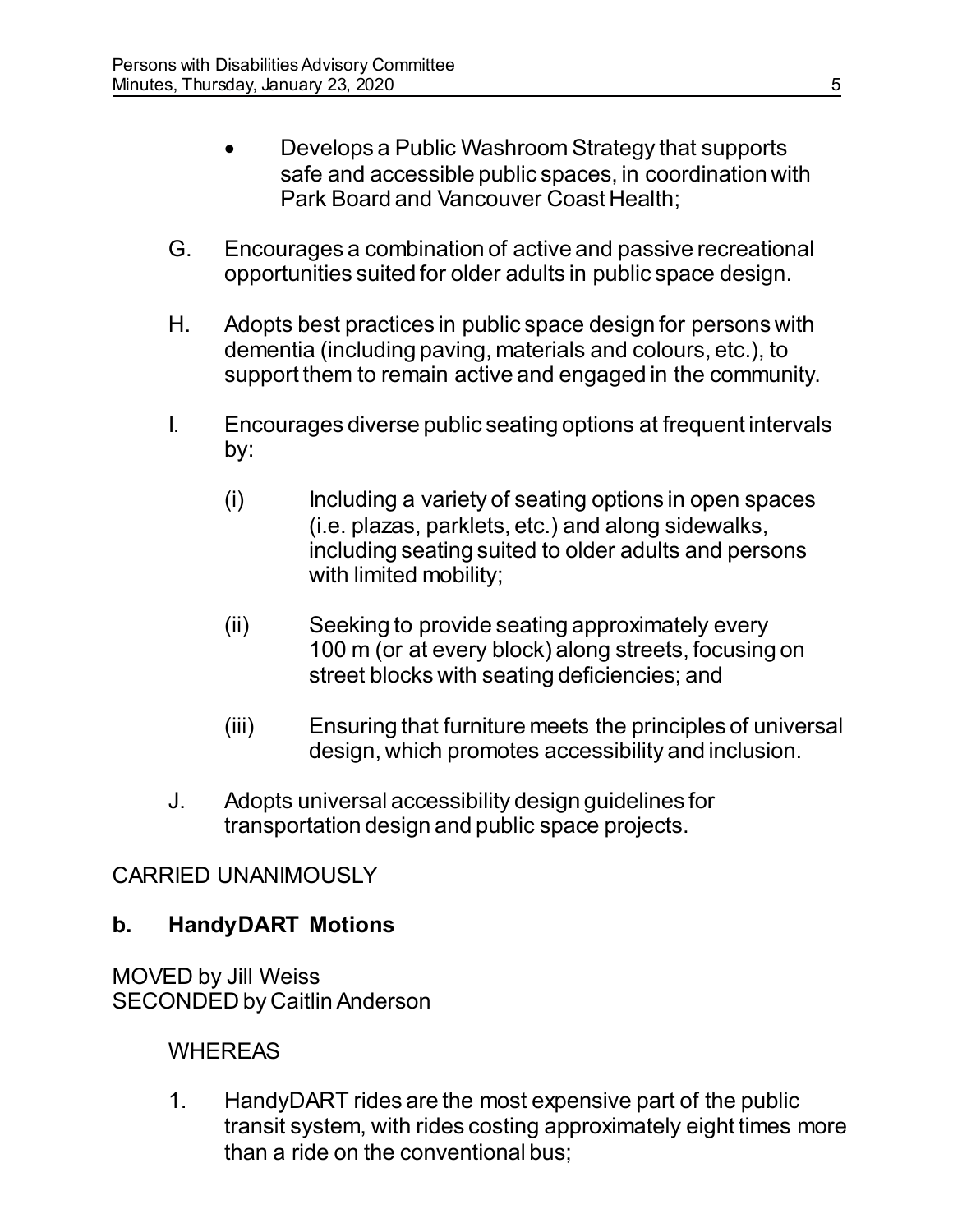- 2. Applications for HandyDART service are increasing dramatically as the seniors' population increases across Canada and most of the world;
- 3. The need for HandyDART rides will continue to increase substantially as the senior's demographic increases;
- 4. Due to the expense of the HandyDART system and the rapid increase in need for HandyDART, the Persons with Disabilities Advisory Committee are very concerned that the HandyDART system should be as efficient as possible and sustainable;
- 5. Many of the actions needed to improve cost-effectiveness, efficiency and to increase the supply of HandyDART rides, are simple and do not require additional funds to accomplish;
- 6. For example, Montreal, the largest paratransit system in Canada, provides almost three times more rides than Vancouver HandyDART, at only slightly more than the same cost. Montreal uses 89% taxis; Vancouver HandyDART uses 17% taxis:

|                 | # Rides   | Operating<br>Cost | $%$ taxis |
|-----------------|-----------|-------------------|-----------|
| <b>Montreal</b> | 4,206,188 | \$77, 159, 441    | 89%       |
| Vancouver       | 1,553,692 | \$57,155,925      | 17%       |

*From Canadian Urban Transit Authority 2018Specialized Transit Statistics*

THEREFORE BE IT RESOLVED THAT the City of Vancouver Persons with Disabilities Advisory Committee recommend that Council recommend that TransLink implement the following measures that are documented to improve the sustainability of paratransit systems. These evidence-based measures decrease demand for the expensive HandyDART system, while at the same time increasing the number of HandyDART rides available without increased cost:

1. Increase the use of taxis within HandyDART to increase the number of HandyDART rides without increased funding.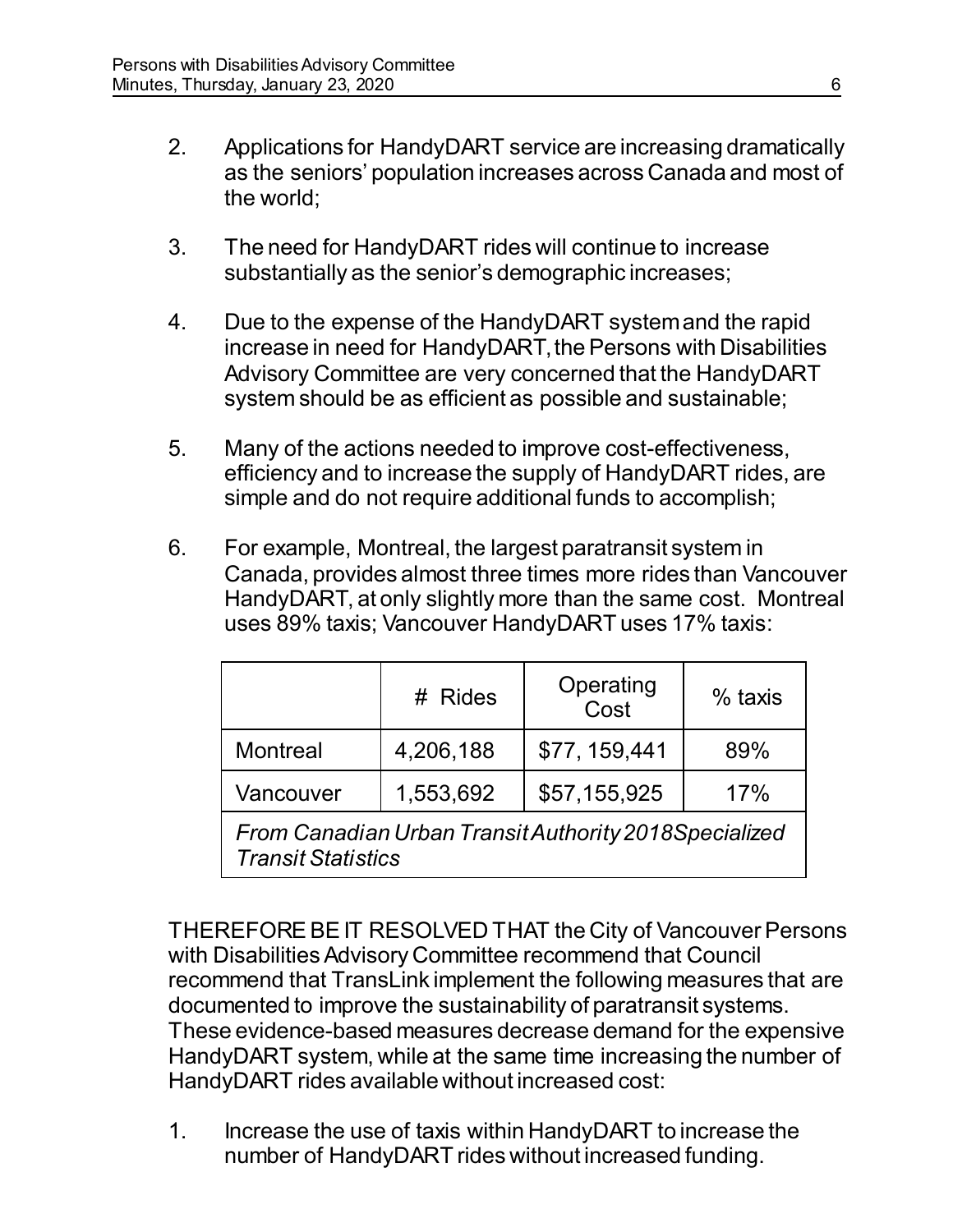A. This is one of the most effective measures to improve the efficiency of paratransit systems. Taxis are used to

improve efficiency by larger paratransit systems in Canada and in the United States.

- B. The cost of a paratransit ride in a taxi is approximately half the cost of a ride in a "regular" paratransit vehicle, which is why taxi use increases the number of rides without an increase in cost.
- C. For example, Montreal, the largest paratransit system in Canada, provides almost three times more paratransit rides than Vancouver, at slightly more than the same cost. Montreal uses 89% taxis; Vancouver uses 17% taxis.

|                                                                                    | # Rides             | Operating<br>Cost | $%$ taxis |
|------------------------------------------------------------------------------------|---------------------|-------------------|-----------|
| <b>Montreal</b>                                                                    | 4,206,188           | \$77, 159, 441    | 89%       |
|                                                                                    | Vancouver 1,553.692 | \$57,155,925      | 17%       |
| <b>From Canadian Urban Transit Authority</b><br>2018Specialized Transit Statistics |                     |                   |           |

Montreal's use of taxis has significantly increased its sustainability. For example, in the last seven years, Montreal increased paratransit rides 50%, with a 34% increase in cost. In the same time period that Montreal increased its paratransit rides by 50%, Vancouver HandyDART only increased its rides by 2%, at a cost that was more than half of Montreal's in the same time period.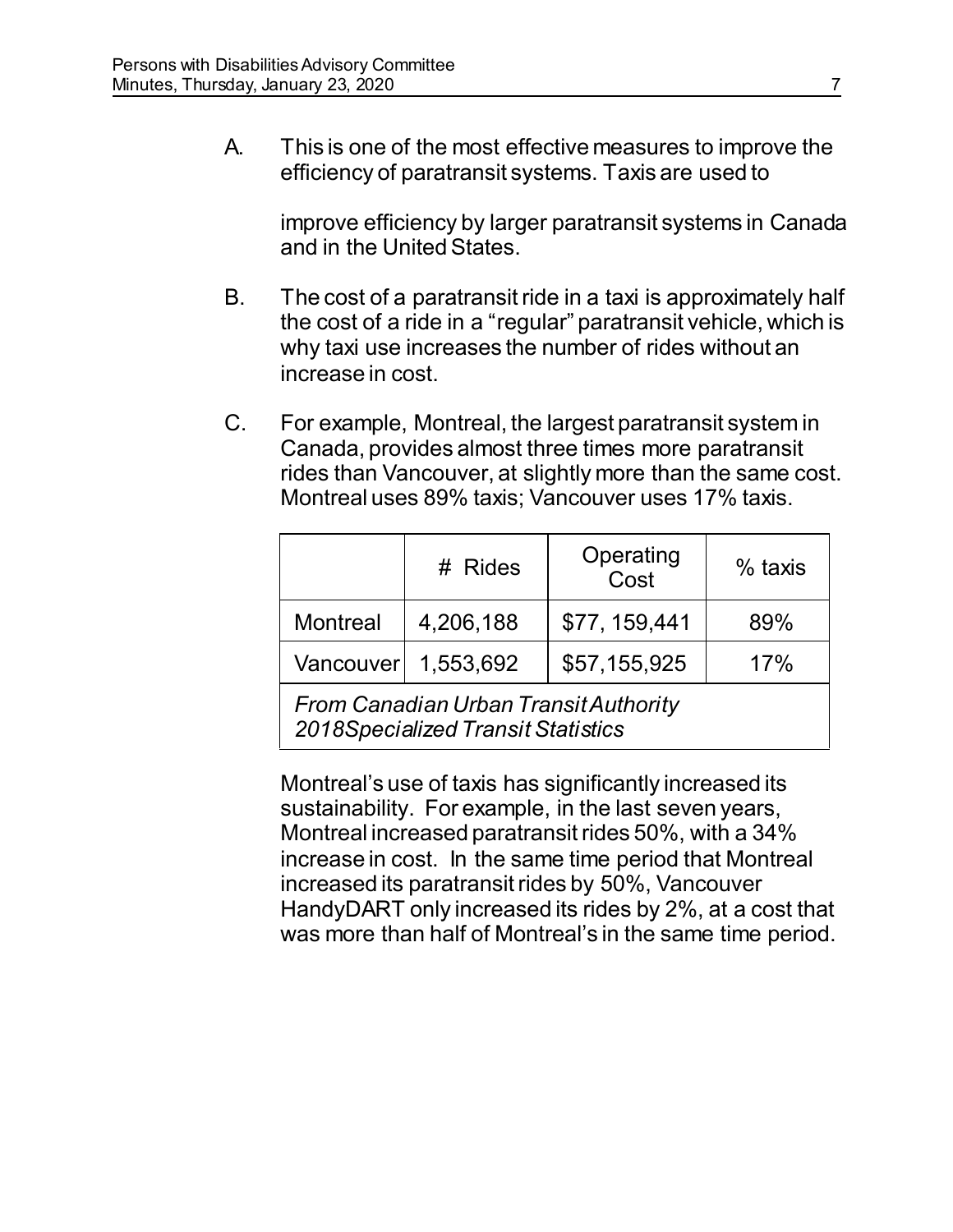|                                                                                       | % Increase in<br><b>Rides</b><br>(2011 to<br>2018) | % Increase in<br><b>Operating Costs</b><br>(2011 to 2018) | % Taxis |
|---------------------------------------------------------------------------------------|----------------------------------------------------|-----------------------------------------------------------|---------|
| <b>Montreal</b>                                                                       | 50%                                                | 34%                                                       | 89%     |
| Vancouver                                                                             | 2%                                                 | 19%                                                       | 17%     |
| Percentages calculated from CUTA 2011 & 2018<br><b>Specialized Transit Statistics</b> |                                                    |                                                           |         |

D. An independent auditor evaluated TransLink services in 2012 (*TransLink Efficiency Review*). The auditor found that HandyDART had a lower use of taxis than other selected paratransit services, and that HandyDART's cost efficiency, cost-effectiveness, and passengers per hour had slipped from almost first to last or almost last. The auditor noted "slippage has occurred in service cost efficiency and effectiveness, as well as productivity. TransLink's performance relative to its peers has also deteriorated. The declines are across the board in all indicators. As a result, a costly service has become even more expensive." (*TransLink Efficiency Review p42*).

The first recommendation the auditor makes to improve efficiency is to increase the use of taxis: "TransLink makes the lowest use of non-dedicated vehicles amongst the peer comparison group. Increasing the use of nondedicated vehicles, such as taxis, could be done relatively quickly and would offer cost savings." (*TransLink Efficiency Review p92*)

2. Reduce demand for HandyDART by diverting some passengers to the less expensive conventional bus.

 Ensure the bus system is truly accessible and can actually be used by persons with disabilities. Remove barriers that impede bus usage and implement or enforce existing policies that enable people with disabilities to use the bus.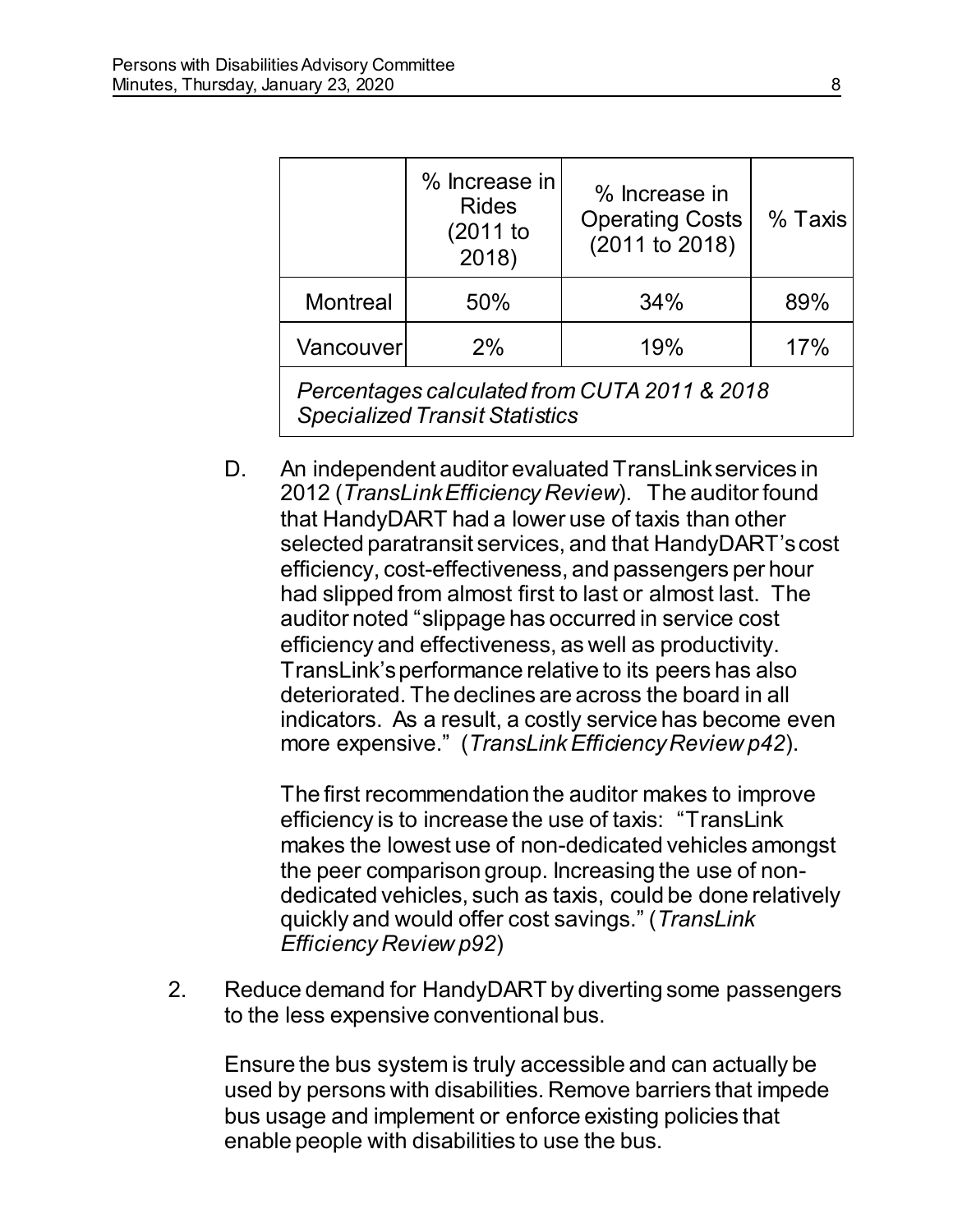- A. Rides on the conventional bus are approximately eight times less expensive than HandyDART rides. Removing barriers and ensuring that persons with disabilities can actually use the conventional bus, reduces demand for the much more expensive HandyDART system, and is an important step towards sustainability.
- B. Although the Metro Vancouver bus system is nominally accessible, there are barriers which restrict bus use by persons with disabilities. Most of these barriers can be remedied. This is an important cost-effective use of funds, because the paratransit system is so much more expensive than bus use. Each person who uses the bus instead of HandyDART saves the system substantial amounts of money and provides more rides for all.

Ways to remove barriers and improve accessibility on the conventional bus, by the following:

i. Ensure that wheelchair spaces can be occupied by persons using wheelchairs.

Although two spaces are designated for people with wheelchairs on each bus, these spaces are often occupied by persons who do not use a wheelchair. As a result, people with wheelchairs are sometimes denied access to the bus.

When the person occupying the wheelchair location does not use a wheelchair, the policy is for the driver to ask the person to move to another seat, if a person using a wheelchair wants to board the bus.

However, this policy is often not followed, resulting in person with disabilities not being able to ride on the bus.

A simple solution is to ensure that the policy is followed. That enables persons with disabilities to ride on the bus, and it also enables passengers who are not in wheelchairs to continue with their bus ride. This significantly increases the capacity of buses to carry passengers with disabilities.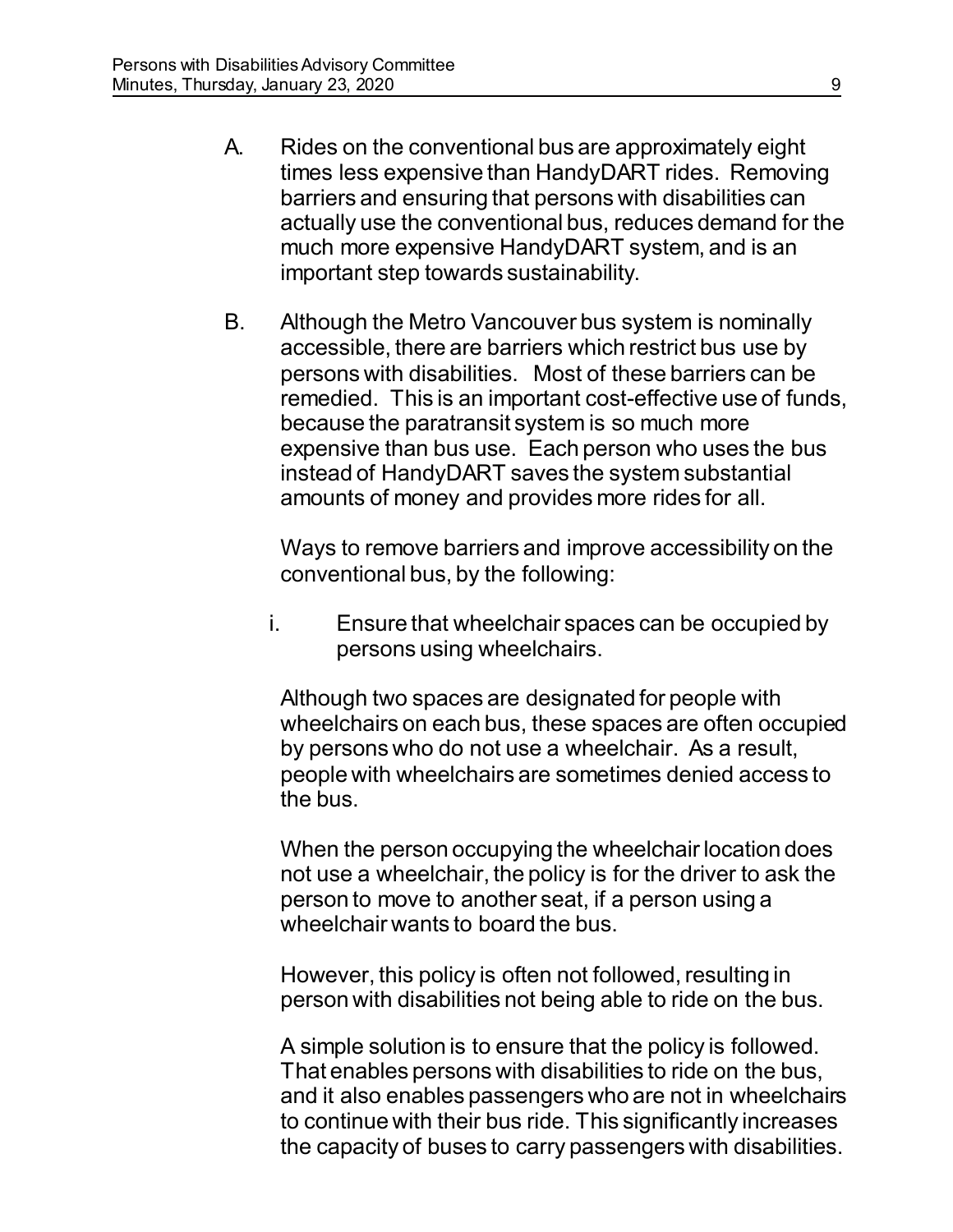Ensure the policy is communicated to all drivers and supervisors, and that its implementation is monitored.

ii. Ensure appropriate signage on the bus, so that everyone is aware of the policy. Signs by the spaces on the bus for persons using wheelchairs should indicate that these spaces are reserved as a priority for people using wheelchairs, and those passengers who do not use a wheelchair will be asked to move if a wheelchair user wishes to board.

> This ensures that all passengers are aware of the policy, and makes it easier to enforce.

 Current signs ask passengers to consider who the spaces are for: persons with disabilities, seniors, and people with strollers. These signs confuse passengers and drivers, because they don't mention that the priority for the wheelchair spaces is persons in wheelchairs.

iii. Ensure that persons who need to sit while traveling on the bus are able to obtain seating in the "courtesy" section at the front of the bus.

> Many people who do not use a wheelchair have conditions that restrict their movement or balance, and many are able to use the bus if they can obtain seating near the front. This includes seniors, people who are frail, persons with canes, walkers, arthritis, balance issues; etc. TransLink does have a policy that these people have a priority for the courtesy section, but often the policy is not followed.

> The solution is similar to that noted in ii above: ensure the policy re priority for the courtesy seats is followed and enforced; that the policy is communicated to drivers and supervisors; that clear signage regarding the policy is on the buses; and that the actual implementation of the policy is monitored and enforced.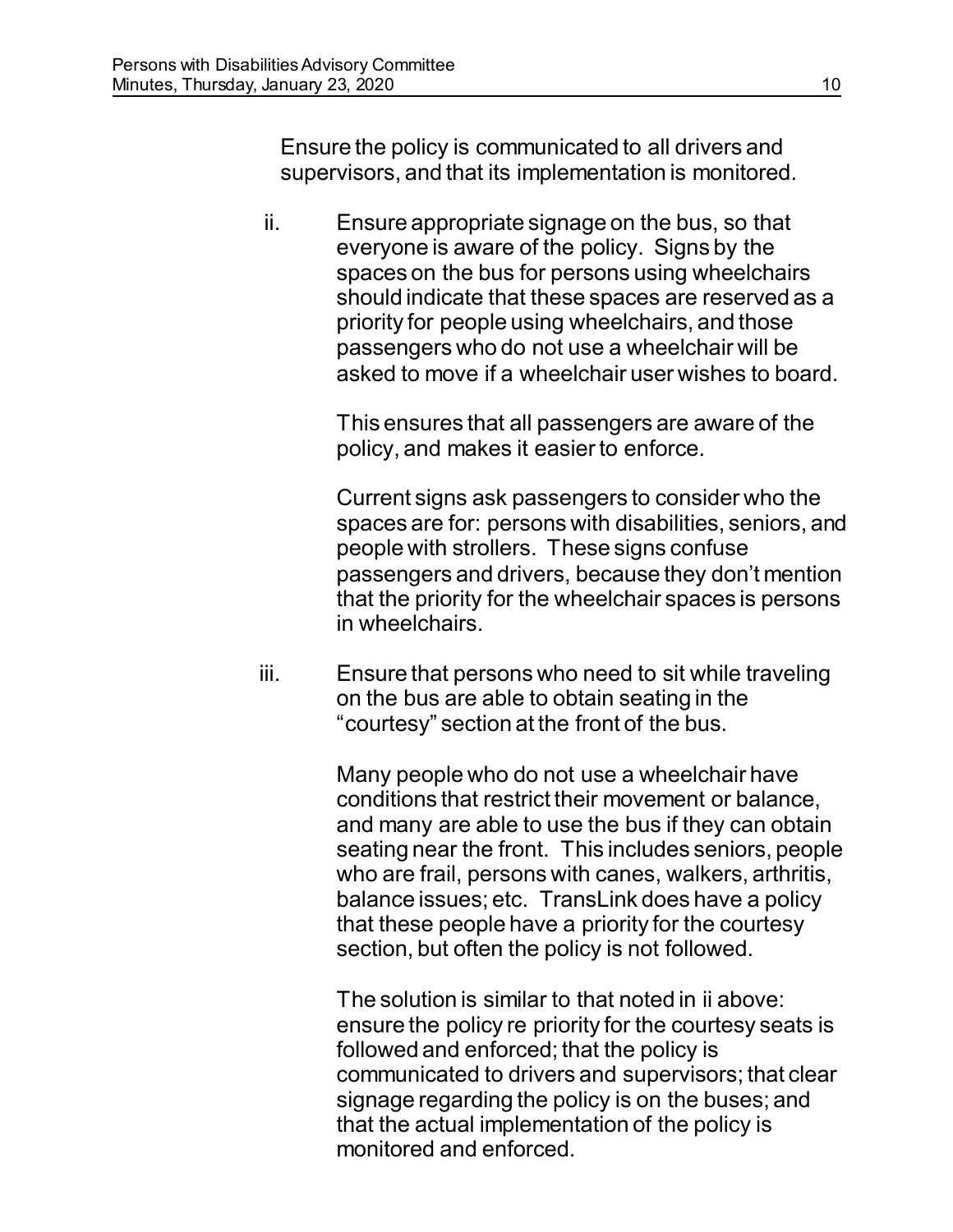The majority of persons using HandyDART are ambulatory, and some of these people might be able to use the conventional bus some or all of the time if the priority for courtesy seating was followed and enforced. This would be a significant cost-savings, and could divert significant numbers of HandyDART customers to the much less expensive conventional bus.

iv. Eliminate bus refusals for passengers with disabilities.

> Many passengers with disabilities report that drivers refuse them entry to the conventional bus, when there is ample room for them to board. This, of course, quickly makes the bus system unusable for persons with disabilities.

> Ensure a clear policy is in place of not refusing entry to passengers with disabilities, ensure that policy is clearly communicated to all drivers and supervisors, and enact a system of monitoring to ensure it is followed.

v. Provide Travel Training to enable more people to use the bus. Travel Training is a voluntary training on how to use the bus, that is very successful at diverting rides from expensive paratransit systems to less expensive fixed-route bus systems (Chia 2008; Burkhardt 2009).

Travel Training works because many people are able to use the bus with some instruction/awareness. In particular, persons who haven't previously used the bus may benefit from training. For example, many people who use wheelchairs may not be aware that the buses are now accessible or aware of how to use them; older adults who used to drive may not view buses as a viable alternative, and persons with cognitive disabilities or mental issues may be able to use the bus with support, training, and practice.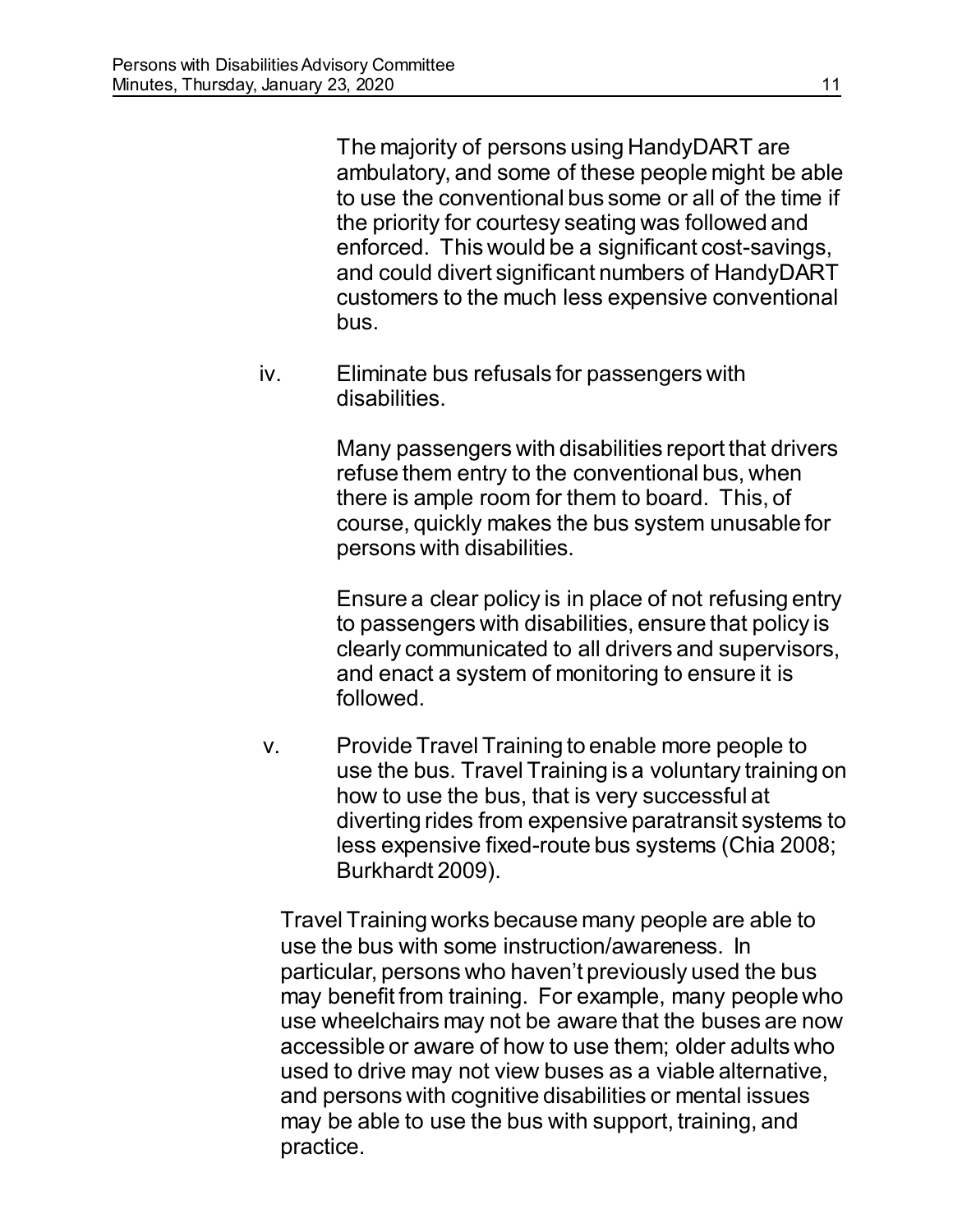A recent survey of 124 US paratransit systems found that 73% of paratransit systems providing over 250 rides/day used Travel Training to reduce costs (Chia 2008).

Travel Training can use professionals or people with disabilities/seniors as trainers, and can be given in a group or one-to-one. Most Travel Training programs offer incentives for people to participate (such as free bus coupons or passes).

It is important that Travel Training programs not be tied to HandyDART registration, and that Travel Training not be used to deny access to HandyDART, but rather to give people tools to use to widen their range of transportation options.

As an example, Regina offers a very effective Travel Training program, which includes widespread advertisements that participation will not affect people's eligibility to use their paratransit service. This emphasis on not interfering with paratransit use is important to encourage people to attend training, and to learn ways to use the bus without fear of losing an essential service.

- C. Similarly, improvements in the real accessibility of rapid transit - including accessible universal washrooms, benches, proper wayfinding, and dual escalators and dual elevators – can enable more seniors and persons with disabilities to use rapid transit rather than HandyDART.
- 3. Reduce demand for HandyDART by enabling more passengers to use the less expensive TaxiSaver program instead of HandyDART.
	- A. TaxiSavers provide custom transit rides at  $\frac{1}{4}$  of the cost of a regular HandyDART ride. Increasing usage of TaxiSavers will thus provide custom transit rides at substantially lower cost, and reduce the demand for more expensive HandyDART rides.
	- B. There are two barriers to increased TaxiSaver use that should be addressed: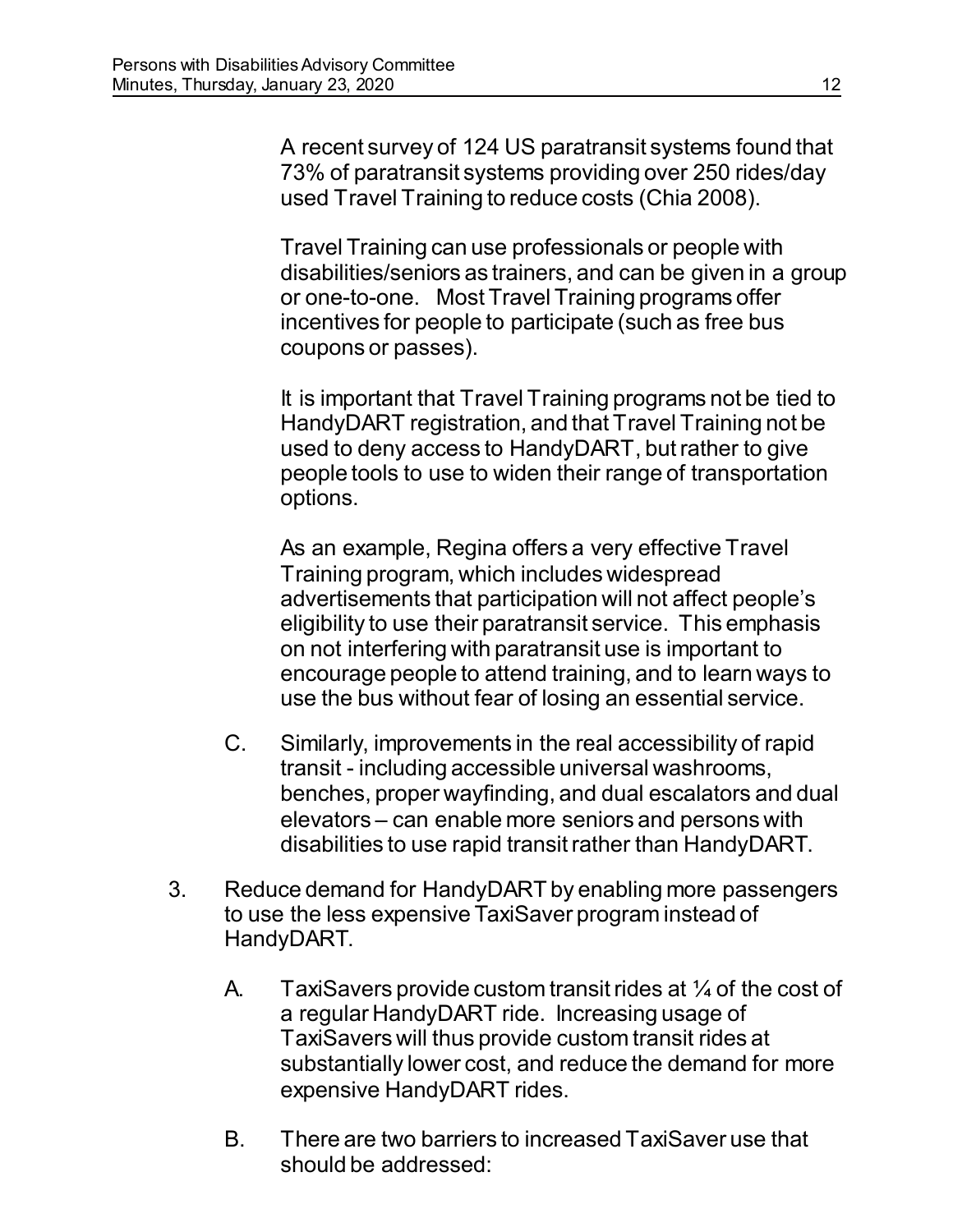- i. Customers are currently only allowed to purchase \$100 worth of TaxiSavers each month, which is not enough to meet needs.
- ii. Customers must pay 50% of the cost, making TaxiSavers too expensive for many seniors and persons with disabilities.
- C. Increasing the amount of TaxiSavers that can be purchased to \$300/month, will provide more rides at a lower cost than HandyDART. This reduces demand for HandyDART, as many customers will use the more convenient and flexible TaxiSavers.
	- a. Decreasing the user payment for TaxiSavers from 50% to 25% makes the cost of TaxiSavers to the customer more affordable.

Once TaxiSavers are more affordable, many will use TaxiSavers rather than HandyDART, because there is no need to pre-book and rides can be provided at any time. This will divert significant numbers of rides from the HandyDART system, and still provide rides at a lower cost to TransLink than HandyDART. It will also provide users with spontaneous service.

For example, San Francisco has a taxi debit system that is used much more extensively than Vancouver's TaxiSaver program. Paratransit users can purchase up to \$300/month of taxi debit, at a cost to the customer of 20% of the actual cost. The cost of rides booked with the traditional paratransit operator is \$30/ride; rides using taxi debit cost \$13/ride (Williams 2011).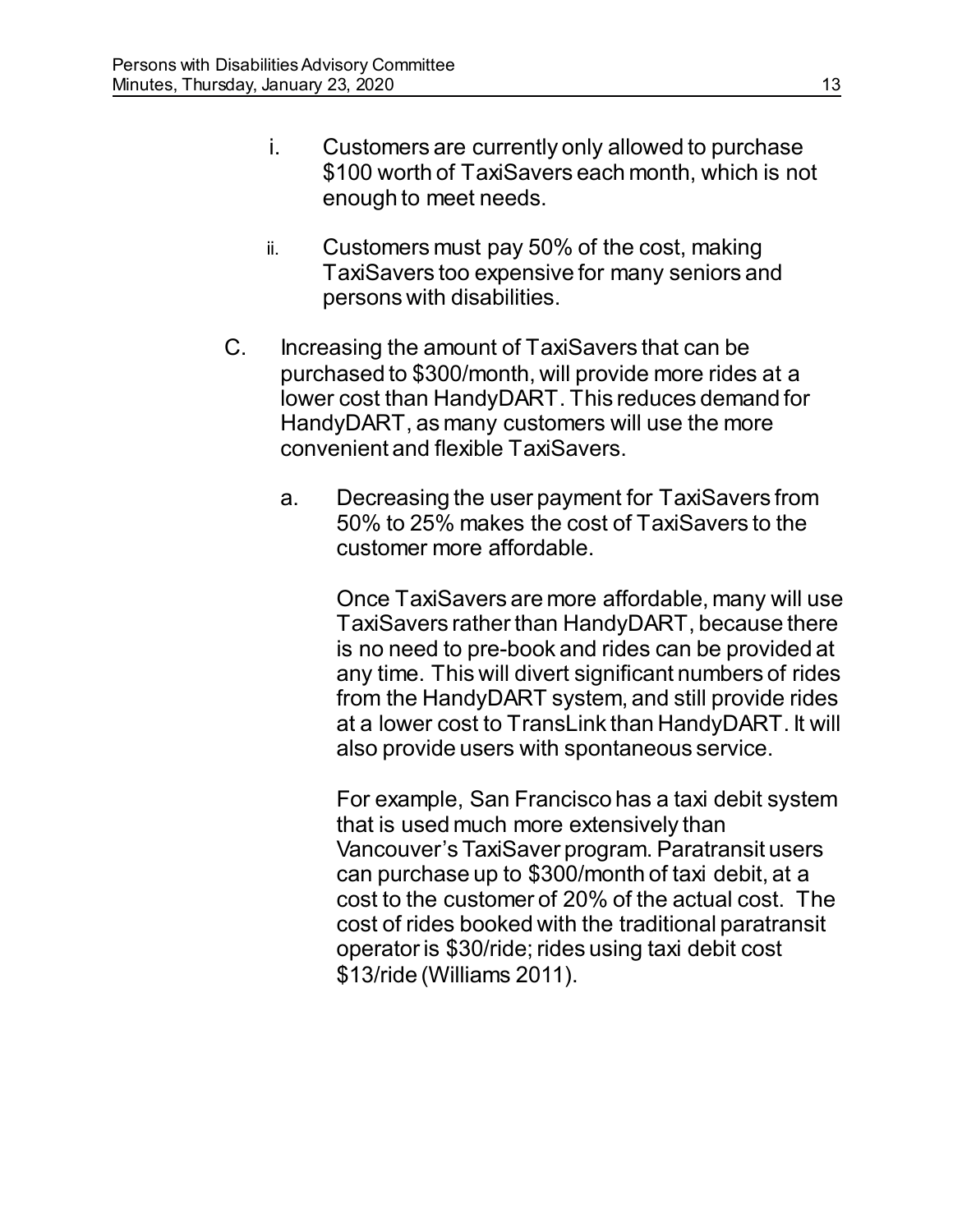Customers can choose to use paratransit or taxi debit for any ride, and customers choose taxi debit half of the time. As a result, San Francisco's paratransit system provided the same amount of rides as Metro Vancouver's HandyDART system, at less than half the cost (in 2011: San Francisco ~1 million rides; annual budget ~\$19 million/year; Vancouver 1.3 million rides; \$42 million annual budget (Williams 2011; CUTA 2009).

### CARRIED UNANIMOUSLY

MOVED by Tasia Alexis SECONDED by Sarah Cheung

- 1. TransLink is currently considering switching from a paper HandyDART application to an in-person interview to evaluate the eligibility of HandyDART applicants;
- 2. The largest three paratransit systems in Canada Montreal, Toronto & Vancouver – currently use a paper application only or a paper application with a very small percentage going to an in-person interview (Montreal & Vancouver: paper application only; Toronto: paper application for 90.4% of applicants; inperson application for 9.6%). The other smaller paratransit systems in Canada are mixed in their use of application process: some use a paper application only; some use a paper application plus an in-person interview, and some use an inperson interview or functional assessment only;
- 3. The rapid increase in paratransit applications due to the seniors demographic is not affected by the type of application process: paratransit systems that use in-person applications and those that use paper applications, both report dramatically increasing numbers of applications;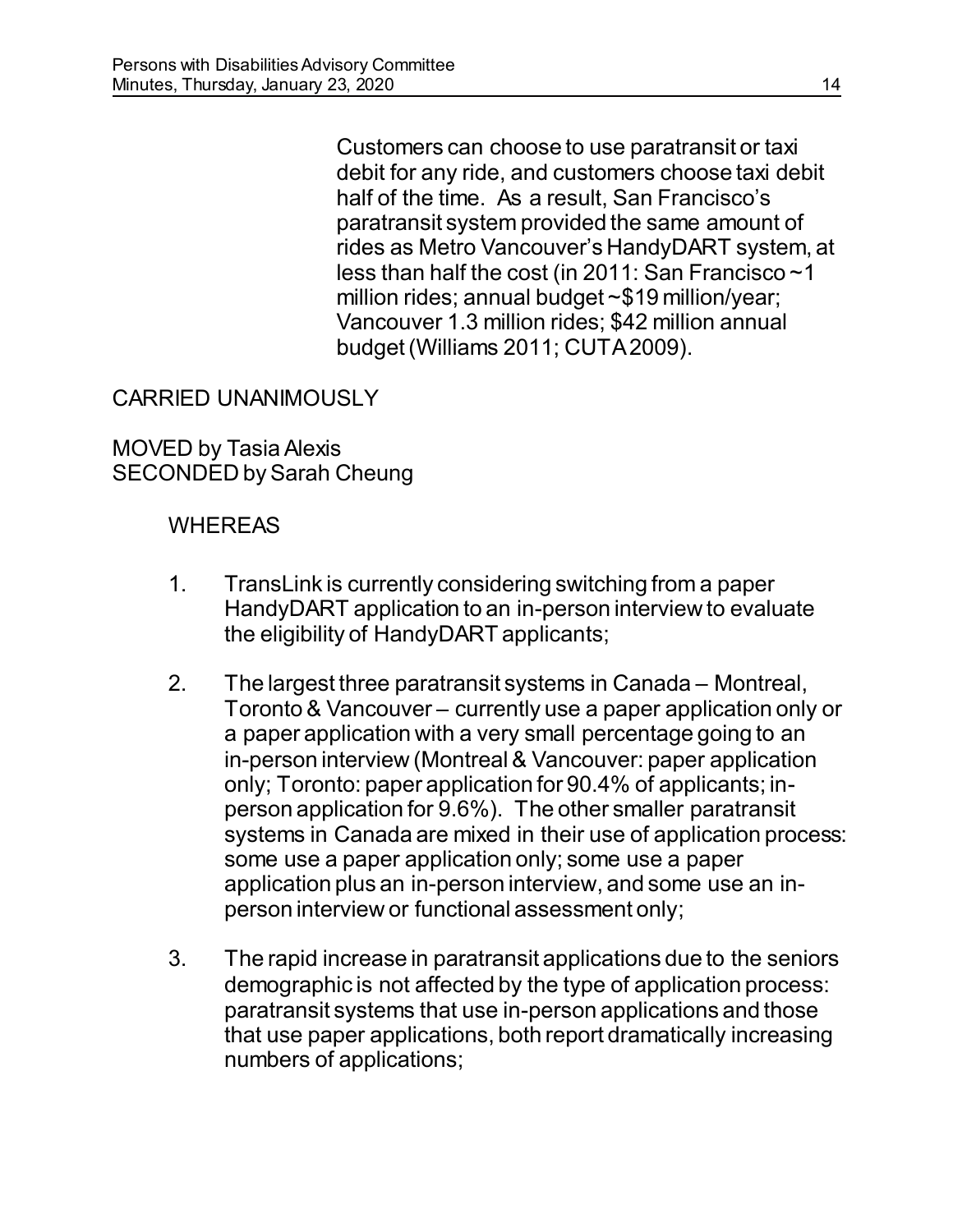- 4. The rate of determining that applicants are eligible or not eligible for paratransit is essentially the same for paratransit systems using a paper application or an in-person application, when this is based on persons who complete the paper application or attend the in-person interview. In other words, both types of application process have essentially the same effectiveness at determining eligibility;
- 5. However, in-person applications do reduce the number of persons applying for HandyDART before these people's eligibility can be assessed**,** because many people are not willing or able to go through the process – reductions between 10%-20% have been reported in Canada;
- 6. The persons who do not apply have been eliminated from paratransit use**,** not because they don't qualify, but because many are not willing or able to go through the process;
- 7. In-person applications are difficult for persons with mental health conditions, cognitive disabilities, dementia, and persons with English as a Second Language;
- 8. The in-person application process is therefore a barrier to the use of HandyDART services, and the process eliminates the most frail and vulnerable users;
- 9. In-person applications discourage persons from applying for HandyDART because the process is humiliating, frightening and invasive;
- 10. The in-person application process is also expensive and the funds should be used for needed HandyDART service;
- 11. The TransLink Board asked staff to gather information about HandyDART customers' abilities and needs;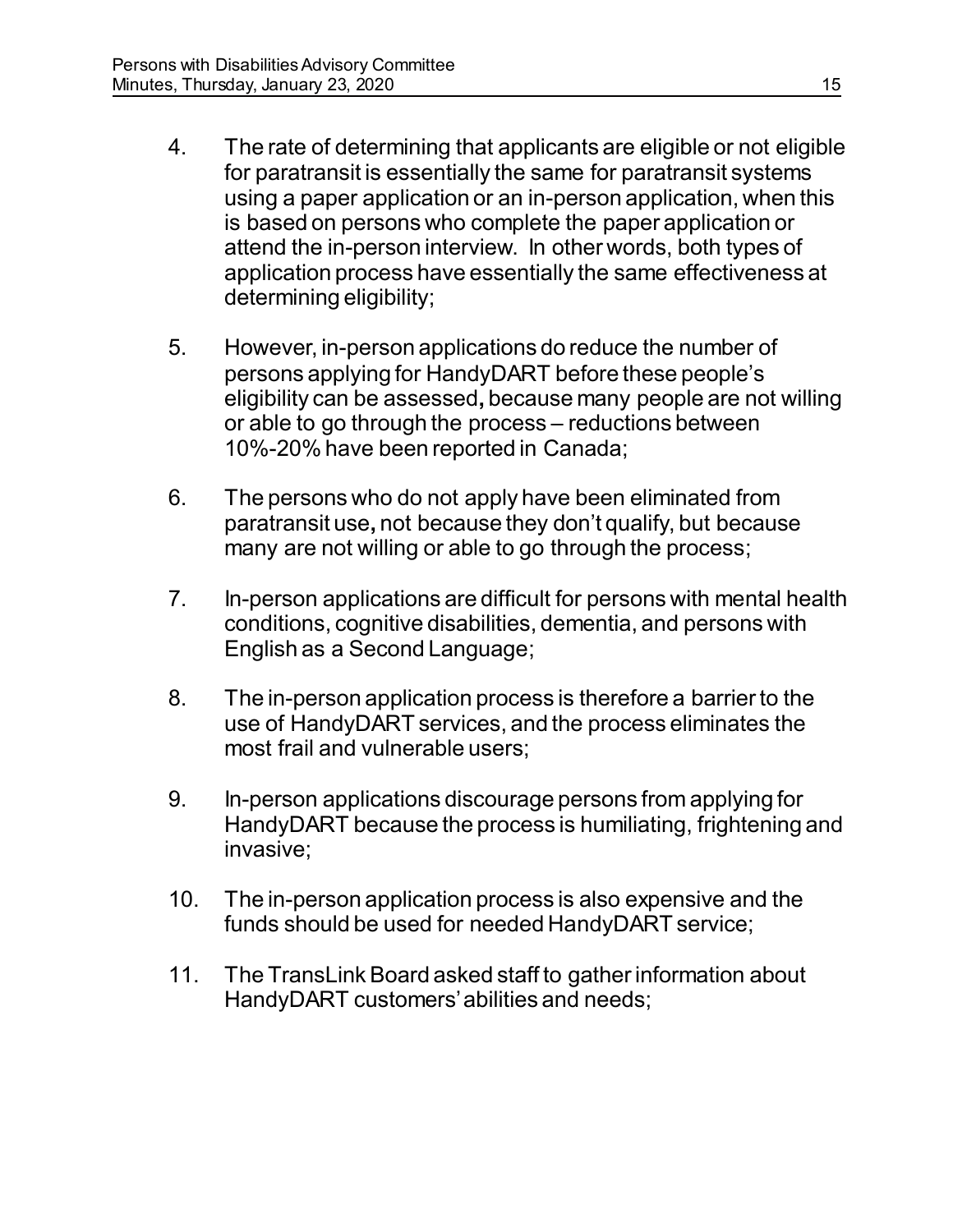- 12. Gathering this information can best be accomplished by a paper application, or a paper or online survey, where respondents have time to thoughtfully consider questions and provide thorough information, rather than the quick, off-the-top-ofone's-head responses provided in a 30-40 minute in-person interview;
- 13. The current HandyDART application form does not gather adequate information from applicants to determine eligibility or to gather information about applicants' needs and abilities:
	- a. The current HandyDART application only asks two simple questions of applicants and a health professional;
	- b. Most of the other large paratransit systems in Canada use a substantially longer application form, with a significant number of questions to determine eligibility and gather information about applicants' abilities and needs; and
	- c. For example, the Toronto Wheel-Trans application form has nine questions, with subparts, for applicants; and nine different questions, with significant subparts, for the health professional verifying the application. This ensures Toronto Wheel-Trans can properly assess eligibility, and ensure it has sufficient detailed information about applicants' abilities and needs;
- 14. Most paratransit systems in Canada allow people to register who can use the conventional bus some of the time. This is called conditional eligibility, because the person's eligibility is dependent on certain conditions. For example, some people could use the bus during warmer weather, and would need paratransit when conditions were icy or snowy; other people might be able to use the conventional bus when there is an accessible route to or from the bus stop, but would need HandyDART when the route to the bus stop was not accessible; others might be able to use the bus on good health days, but not on bad health days, etc;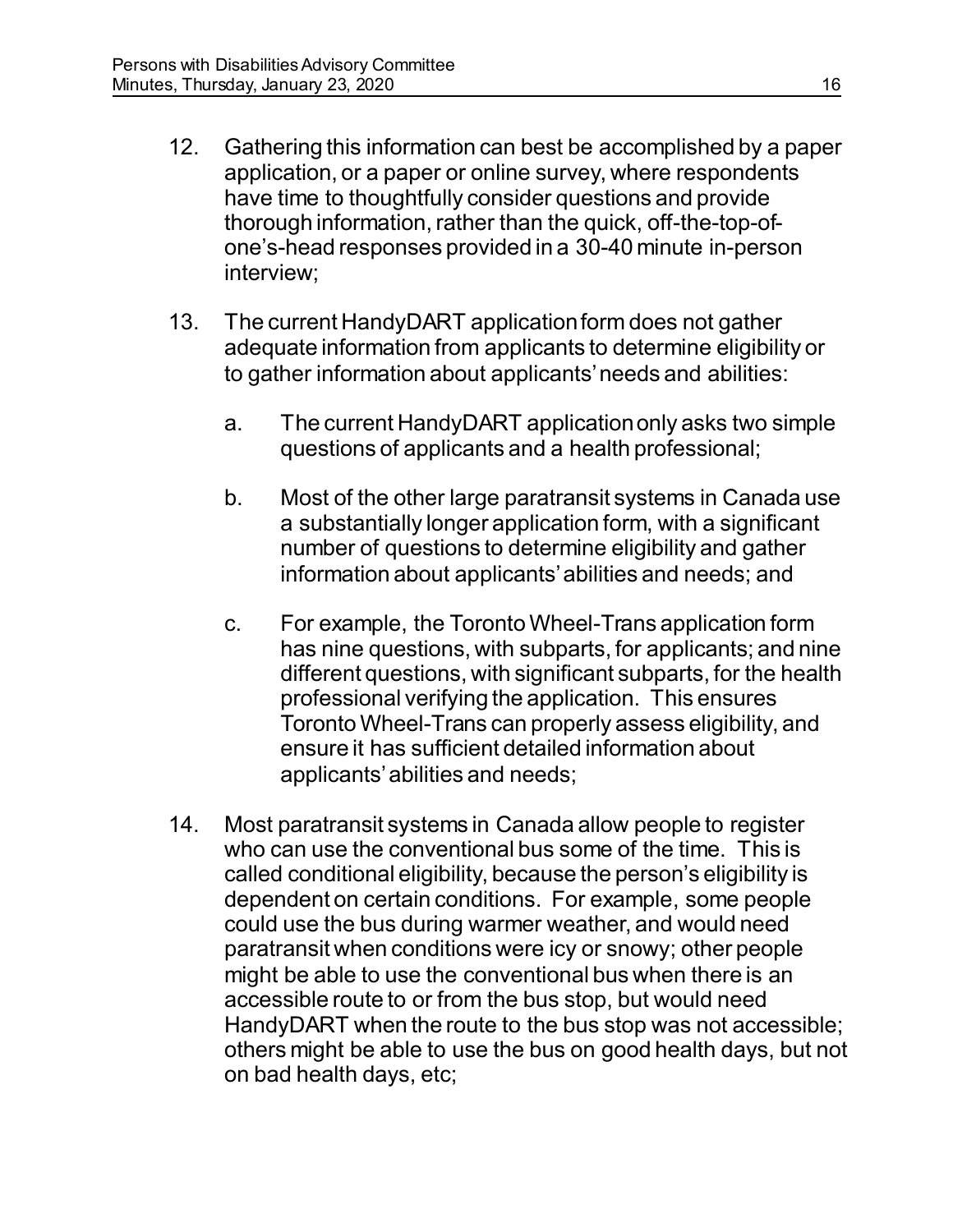- 15. The advantage of conditional registration is it allows people to register for HandyDART and still be free to use the conventional bus whenever possible, without endangering their HandyDART eligibility;
- 16. This can significantly increase conventional bus usage by persons registered for HandyDART, because people can still be free to use the conventional bus when they are able, without endangering their use of HandyDART when it is needed;
- 17. HandyDART currently has no official provision of conditional eligibility, although HandyDART does not currently eliminate users who use the bus sometimes.

#### THEREFORE BE IT RESOLVED

- A. THAT the City of Vancouver Persons with Disabilities Advisory Committee is opposed to the implementation by TransLink of an in-person application process for HandyDART users because:
	- a. It does not improve sustainability.
	- b. It does not determine eligibility more accurately than a paper application.
	- c. It does not affect the increasing number of applications due to the seniors demographic.
	- d. It does not gather as thorough information about customers' abilities and needs than a paper application can.
	- e. It is a barrier to the use of HandyDART by the most vulnerable users, and it eliminates HandyDART users, not because they don't qualify, but because many are not willing or able to go through the process.
	- f. It eliminates people in a way that is not based on their qualifications.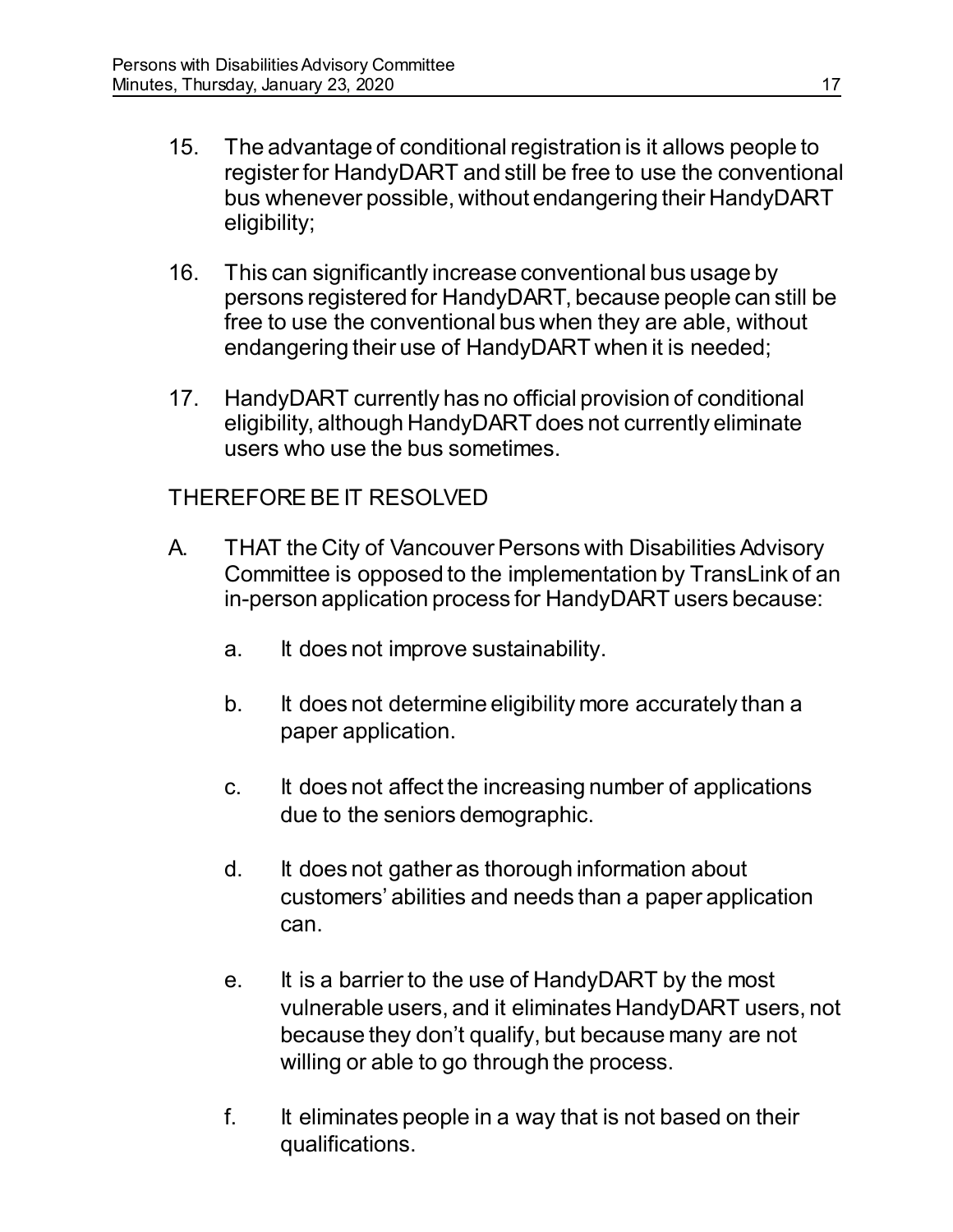- B. THAT the Persons with Disabilities Advisory Committee emphasizes that the reduction of HandyDART demands by eliminating the most frail and vulnerable users is unfair, discriminatory and not acceptable in a public transit system.
- C. THAT the Persons with Disabilities Advisory Committee requests that the HandyDART eligibility process include conditional eligibility to encourage conventional bus usage.
- D. THAT the Persons with Disabilities Advisory Committee requests that the HandyDART paper application form should be significantly revised to ensure it properly gathers enough information to properly assess an applicant's eligibility to use HandyDART, including conditional eligibility, and to ensure it gathers information about an applicant's abilities and needs as requested by the TransLink Board.
- E. THAT the Persons with Disabilities Advisory Committee recommends that the requested revised HandyDART application form be based on the more detailed Toronto application form and/or on the application form developed by representatives from the City of Vancouver's Persons with Disabilities Advisory Committee, the Disability Alliance of BC, the Council of Senior Citizens Organizations of BC, and Developmental Disabilities Association in 2011.
- F. THAT the Persons with Disabilities Advisory Committee requests that TransLink adopt evidence-based measures that have been shown to improve sustainability of paratransit systems including:
	- a. increase the use of taxis within HandyDART;
	- b. improve the real accessibility of the bus system and rapid transit;
	- c. increase the amount of TaxiSavers that can be purchased and decrease the user cost; and
	- d. Implement Travel Training that is not tied to registration.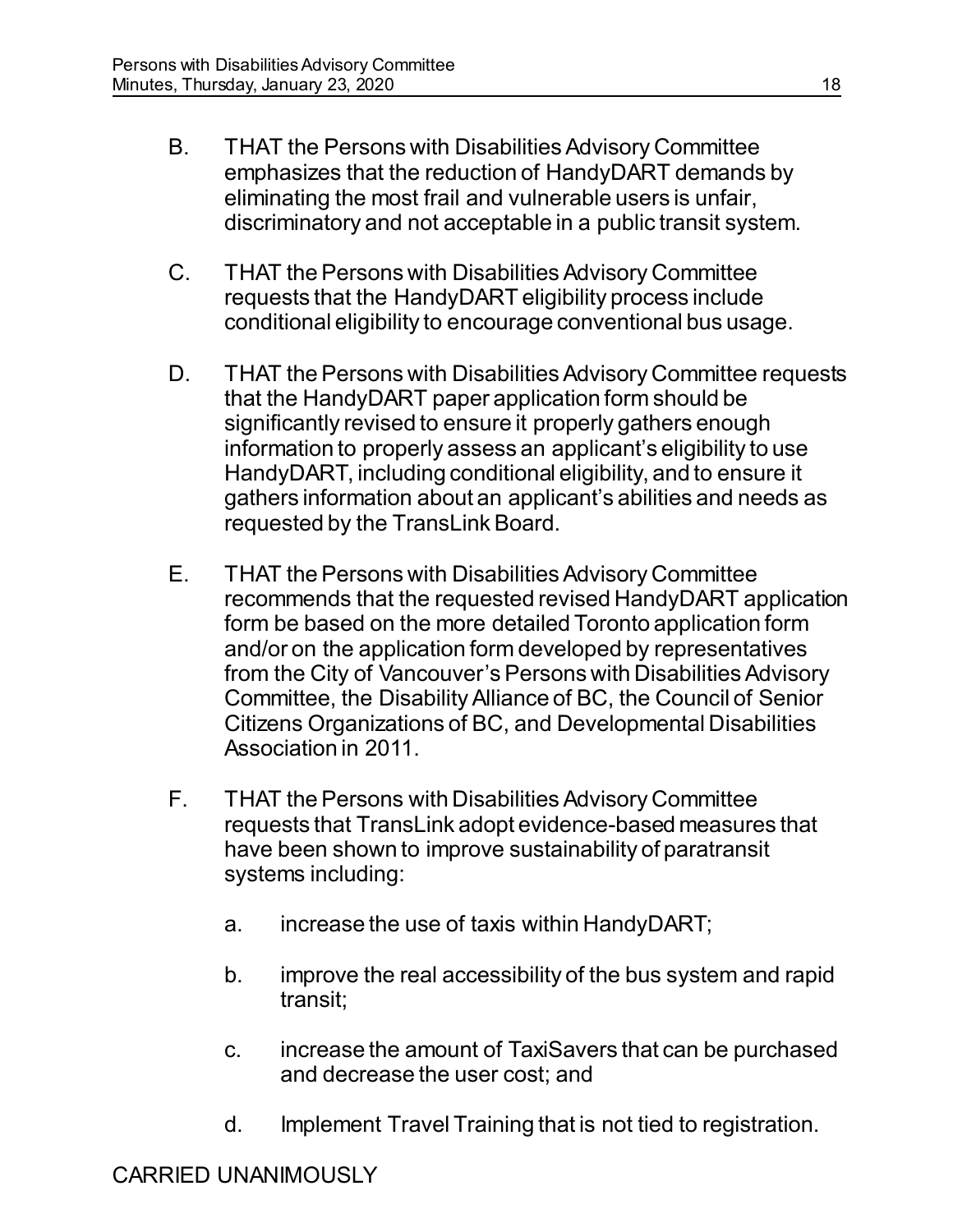# MOVED by Jill Weiss SECONDED by Tasia Alexis

- 1. The Persons with Disabilities Advisory Committee previously submitted motions to Council regarding concerns about HandyDART in 2011 and 2013;
- 2. The 2011 Persons with Disabilities Advisory Committee Submission to Council entitled "*Issues and Concerns about the TransLink Report"*, emphasized the need for:
	- a. Proper planning for the expected increase in HandyDART applications due to the aging demographic;
	- b. Improved efficiency and sustainability of HandyDART to meet the increasing need;
	- c. Improved and more effective HandyDART paper application;
	- d. Not implementing an invasive in-person HandyDART application which unfairly eliminates the most vulnerable users.
- 3. The 2011 Persons with Disabilities Advisory Committee Submission to Council also included evidence-based measures to improve the efficiency and sustainability of HandyDART;
- 4. The Persons with Disabilities Advisory Committee unanimously passed motions on October 24, 2013:
	- a. THAT the Persons with Disabilities Advisory Committee is opposed to an in-person HandyDART application because reducing demand by eliminating the most frail and vulnerable users is unfair, discriminatory and not acceptable in a public transit system;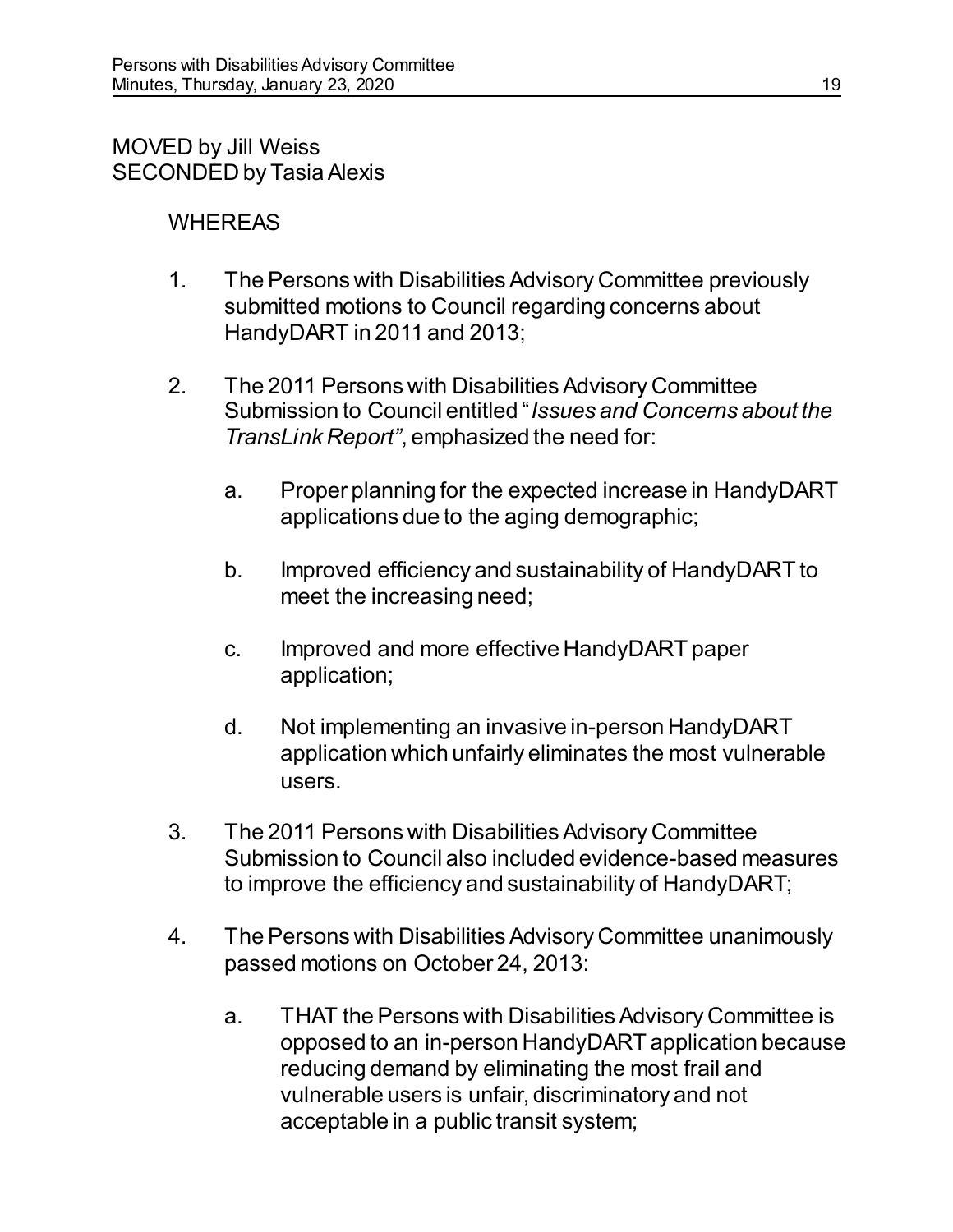- b. THAT TransLink should promptly implement evidence-based measures to improve HandyDART cost-effectiveness, efficiency and the supply of rides relative to demand; and
- c. THAT TransLink adopt the revised HandyDART paper application form previously submitted by seniors and disability groups.

THEREFORE BE IT RESOLVED THAT the Persons with Disabilities Advisory Committee (PDAC) re-endorses its 2011 submission to Council entitled "Issues and Concerns about the TransLink Report", and re-endorses its HandyDART motions passed unanimously on [October 24, 2013.](https://vancouver.ca/docs/council/pdad20131024min.pdf)

FURTHER THAT the above-noted submission and previous motions be circulated to Vancouver City Council and TransLink.

## CARRIED UNANIMOUSLY

*Note: The above-mentioned submission entitled "Issues and Concerns about the Translink Report" is available below.* 



MOVED by Alfiya Battalova SECONDED by Jane Vorbrodt

### **WHEREAS**

1. Improving the efficiency and sustainability of HandyDART is crucial to ensure HandyDART meets the needs of increasing numbers of seniors and people with disabilities as the population ages;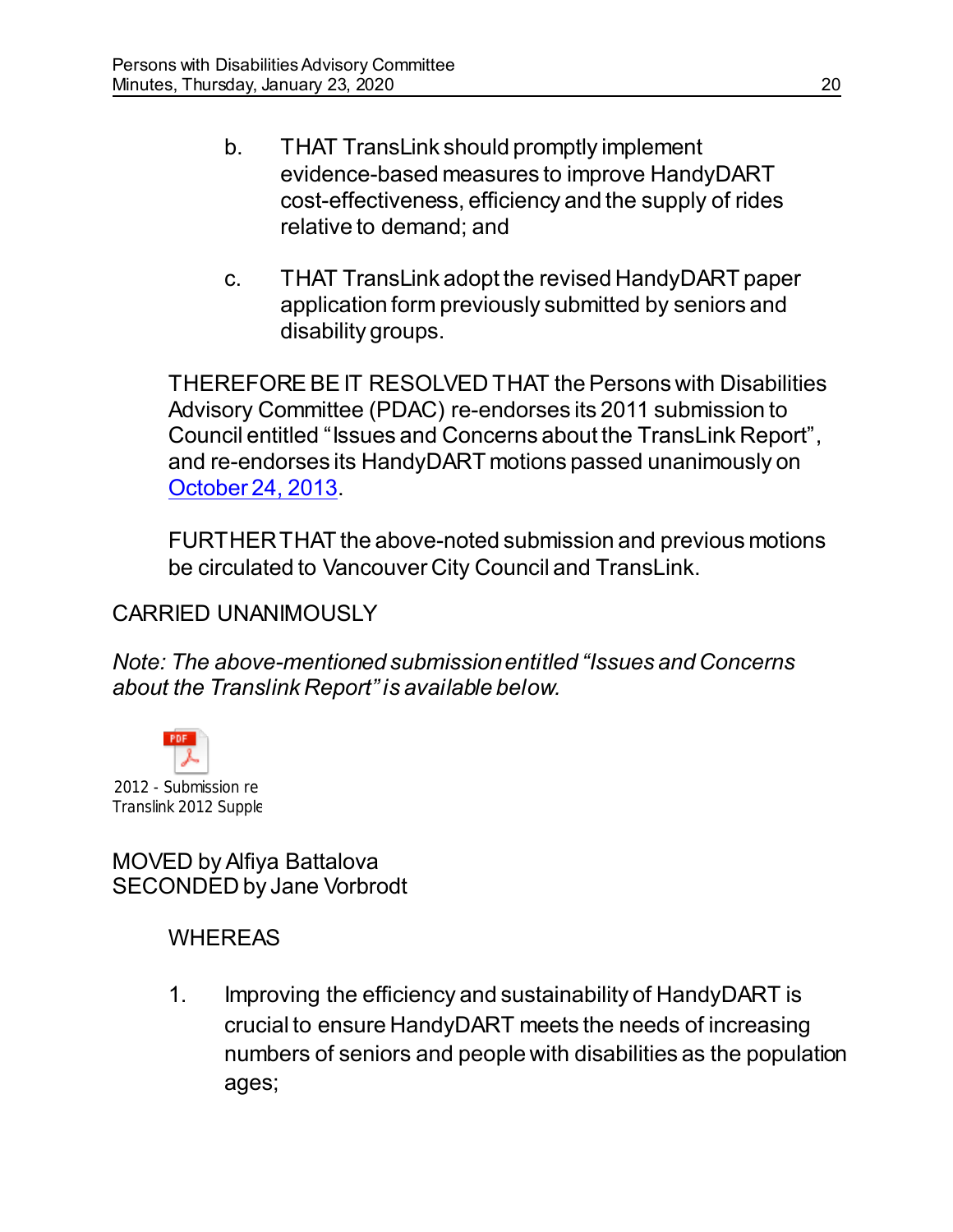2. An in-person application process does not improve sustainability and is an unfair barrier to the use of HandyDART by the most vulnerable users;

THEREFORE BE IT RESOLVED THAT the Persons with Disabilities Advisory Committee write to the City of Vancouver Mayor and Council, and the TransLink CEO, expressing the Committee's concerns as above;

FURTHER THAT the Persons with Disabilities Advisory Committee ask the Mayor and Council to communicate the Committee's concerns to the Mayor's Council and the TransLink Board.

## CARRIED UNANIMOUSLY

### **c. Broadway Subway Extension Motions**

MOVED by Caitlin Anderson SECONDED by Sarah Cheung

- 1. Current TransLink practice is that washrooms fronting publicly accessible parts of rapid transit stations (Expo, Millennium and Canada Lines) are available for customer use at the discretion of SkyTrain/Canada Line attendants;
- 2. In December 2018, the TransLink Board approved customer washrooms on transit policy that sought to increase the availability of washrooms for transit riders at key transit passenger facilities along the network;
- 3. TransLink is currently working on the implementation strategy for these customer washrooms on transit policy;
- 4. The need for public washrooms is particularly important for persons with disabilities and seniors, because medical conditions can create unpredictable emergency washroom needs and greater vulnerability to infections;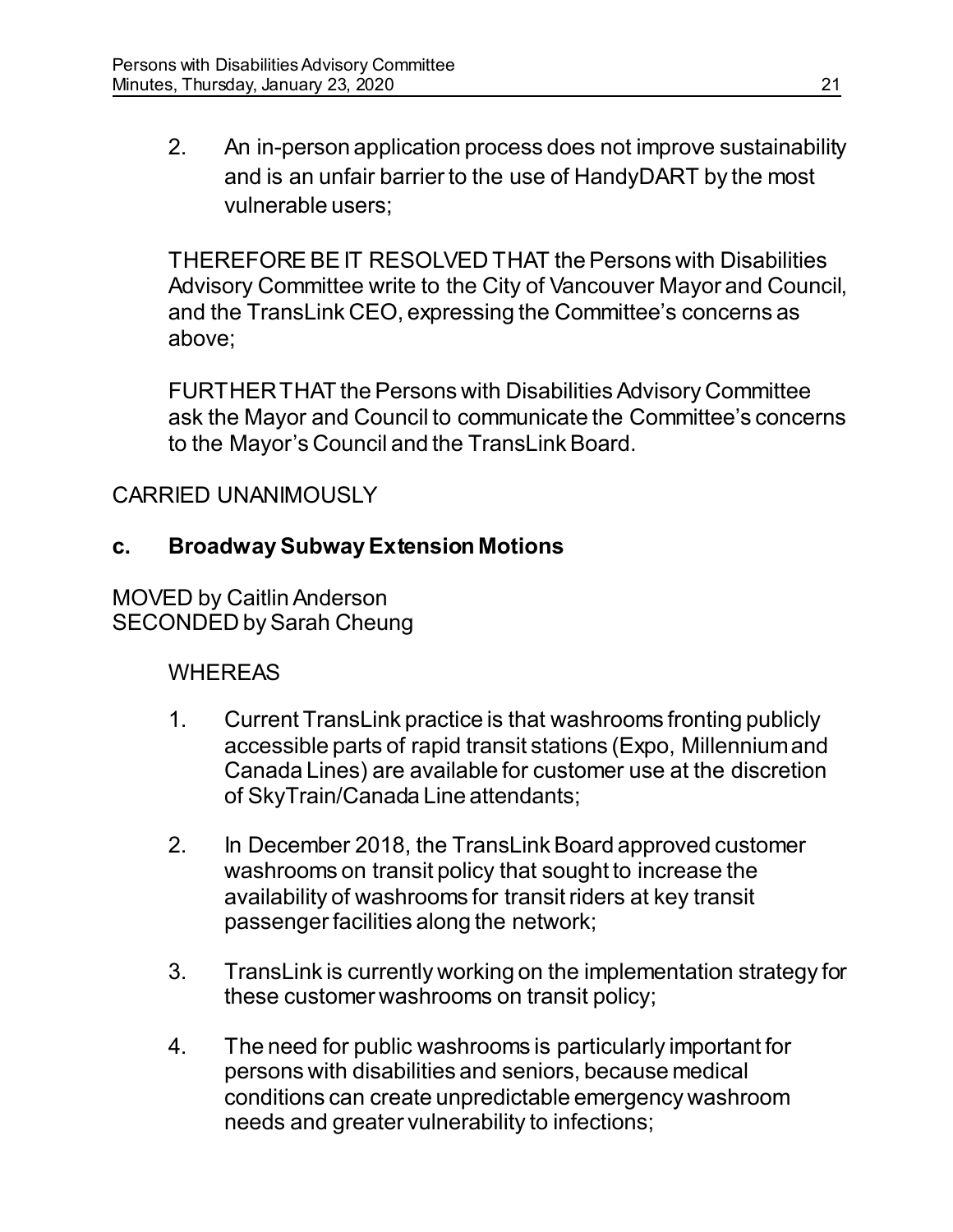- 5. The requirement to ask a SkyTrain/Canada Line attendant for permission to use the washroom is time consuming, embarrassing, and is a barrier to SkyTrain/Canada Line use by persons with disabilities and seniors; and
- 6. There is a high likelihood of heavy usage by passengers with disabilities and seniors at the Fairview/VGH station, due to the proximity of Vancouver General Hospital, the Canadian Cancer Society, the Mary Pack Arthritis Centre, the Eye Care Centre, the Centre for Hip Health Mobility, the BC Cancer Research Centre, the Blusson Spinal Cord Centre, the Gordon and Leslie Diamond Health Centre, the BC Cancer Agency, and many other medical services in that area.

THEREFORE BE IT RESOLVED THAT the Persons with Disabilities Advisory Committee recommends the following:

- A. THAT TransLink present an update on the TransLink customer washrooms policy and implementation plan to the Persons with Disabilities Advisory Committee as soon as possible.
- B. THAT TransLink ensure that the gender neutral universally accessible customer washrooms at the Fairview/VGH, Great Northern Way, Mount Pleasant and South Granville Stations have signage on the door indicating that they are gender neutral universally accessible washrooms, including the international wheelchair accessible symbol.
- C. THAT TransLink ensure all washrooms, including the gender neutral universally accessible washrooms, are unlocked and are available to customers without the need to seek assistance from SkyTrain/Canada Line attendants starting from opening day, and at all times that each station is open.
- D. THAT TransLink and the Province ensure that gender neutral universally accessible washrooms also have an adult changing station, unless physical or structural constraints make this impossible.
- E. THAT TransLink ensure that all stations have way-finding signage to indicate the location of all washrooms.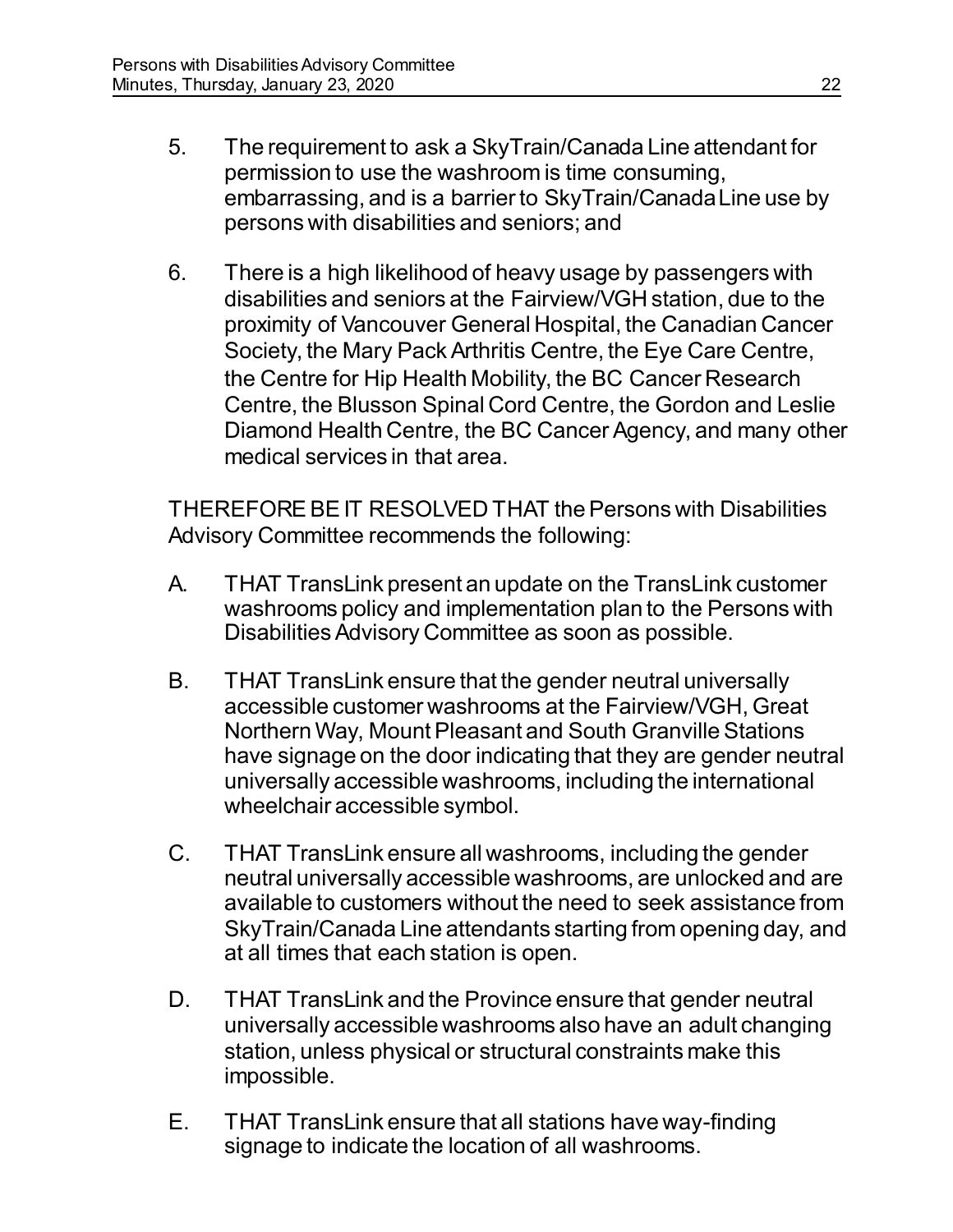F. THAT TransLink and the Province ensure that a second washroom, with accessible and regular stalls, be available at the Fairview/VGH Station, starting from opening day and all operating days/times, to accommodate the anticipated larger use of that Station by persons with disabilities and seniors, due to the concentration of medical services in that area.

## CARRIED UNANIMOUSLY

MOVED by Paul Gauthier SECONDED by Jane Vorbrodt

- 1. Many transit passengers, including passengers with disabilities, seniors, and passengers with children in strollers, are unable to use stairs or escalators, and elevators are therefore critical infrastructure to ensure universal access to the rapid transit system;
- 2. As our population increases and ages, and as employment around stations coming out of the Broadway Plan also increases, this will put increasing strain on station elevators to handle passenger loads;
- 3. Multiple elevators for each segment of elevator trips needed to get to and from street level to platform level ensure that stations remain accessible to all transit customers regardless of ability at all times;
- 4. After construction is completed, it is not usually structurally possible to add an additional elevator, particularly for the elevator from platform to concourse, which is limited by the space excavated for the station. Including multiple elevators, must thus be part of the initial plans;
- 5. The Broadway Subway project (Millennium Line extension) is currently designed with multiple elevators only at one station, Broadway/ City Hall, which limits the accessibility of the extension to many transit passengers;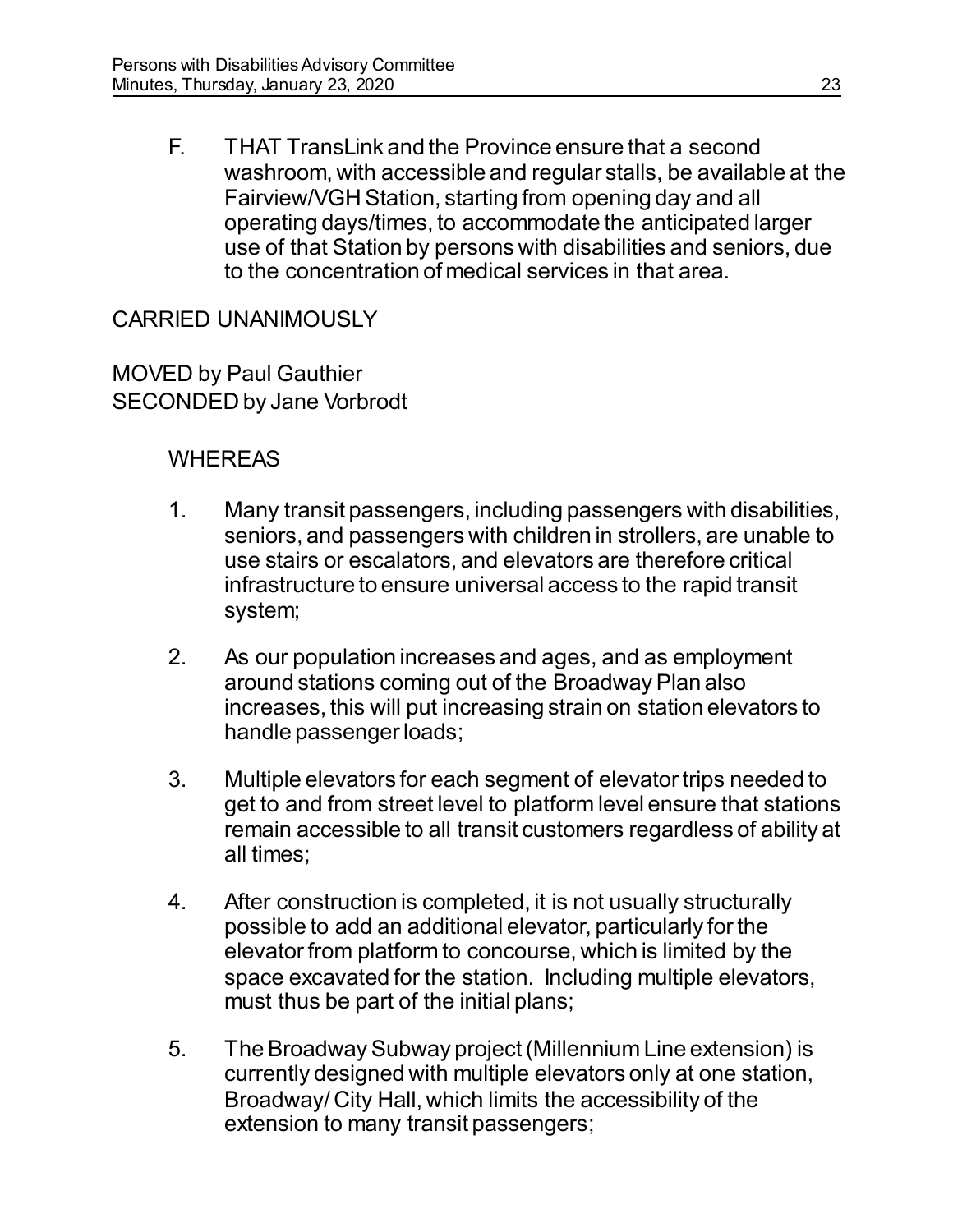- 6. There is a high likelihood of passengers with disabilities and others who cannot use stairs or an escalator at the Fairview/VGH station, due to the proximity of Vancouver General Hospital, the Canadian Cancer Society, the Mary Pack Arthritis Centre, the Eye Care Centre, the Centre for Hip Health Mobility, the BC Cancer Research Centre, the Blusson Spinal Cord Centre, the Gordon and Leslie Diamond Health Centre, the BC Cancer Agency, and many other medical services in that area;
- 7. The Arbutus station will have enormous traffic flow and congestion, due to its proximity to UBC. If this station has only one elevator and that elevator breaks down, the consequences to students and staff with disabilities and mobility challenges will be disastrous;
- 8. The City's Transportation Plan has a high priority on increasing bicycle ridership by persons of all ages and abilities; and Vancouver has a large tourism industry; so multiple elevators for each trip segment to get to or from the street level and platform level, are needed to accommodate the increased number of bicycle users who do not have the capacity to carry their bicycle up or down stairs and passengers with luggage;
- 9. The ideal elevator configuration allows for a continuous elevator trip from street level to platform level, but this is not possible for Broadway Subway Stations located in the middle of the street, and two separate elevator trips will be required for each trip from street level to platform level – one from street level to concourse, and another from concourse to platform level;
- 10. Proper accessibility of transit stations, including measures like multiple elevators for each trip segment to get to or from the street level and platform level, and accessible washrooms, enable more persons with disabilities and seniors to use this form of public transit, thus reducing demand for the much more costly paratransit system (HandyDART).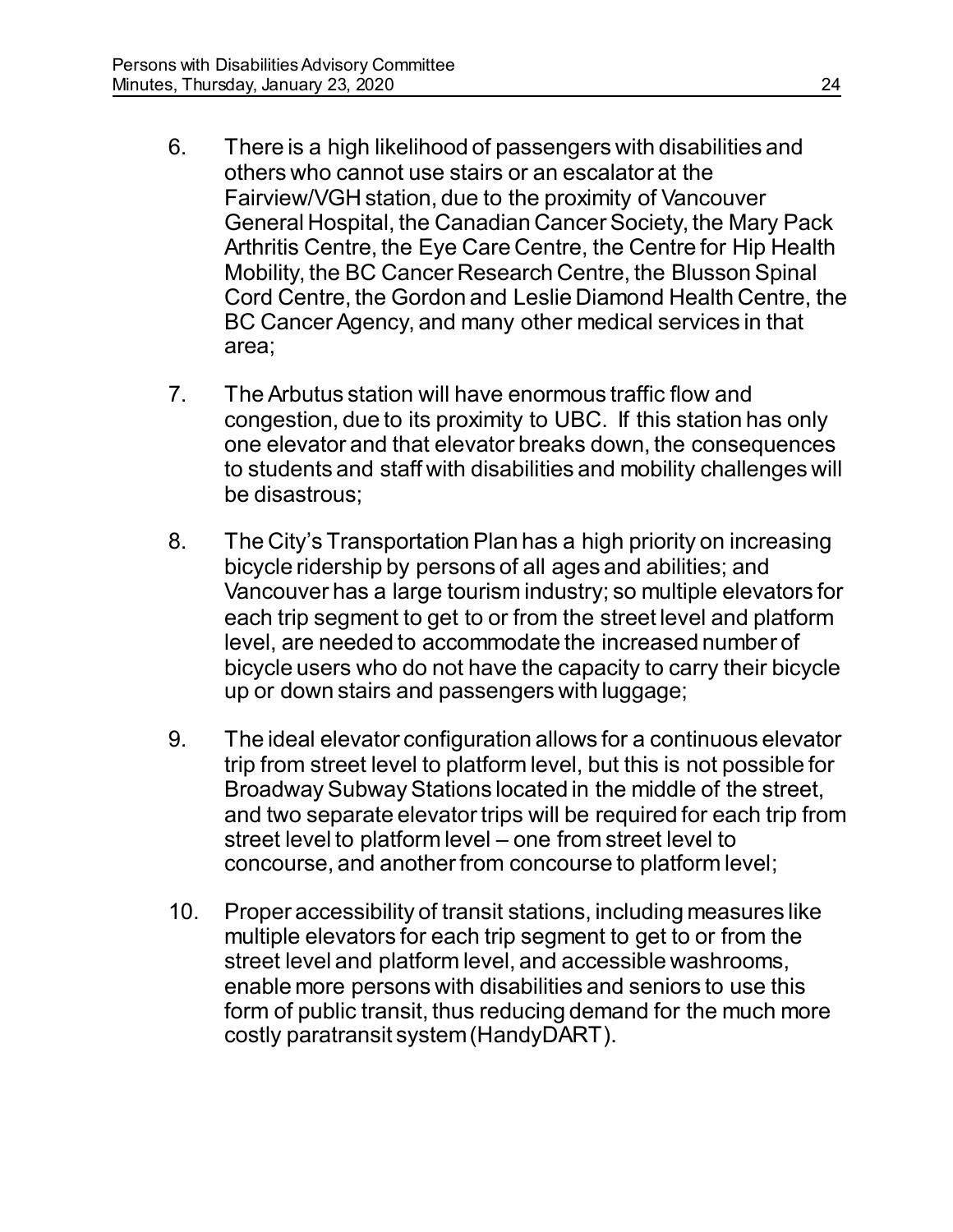THEREFORE BE IT RESOLVED THAT the Persons with Disabilities Advisory Committee recommends the following:

- A. TransLink design all stations to include two elevators for each trip segment to get to or from the street level and platform level, and for the Province to construct the stations accordingly.
- B. The City of Vancouver work with future developments adjacent to the stations to provide additional elevators from concourse level to grade.

#### CARRIED UNANIMOUSLY

MOVED by Laura Mackenrot SECONDED by Cathy Browne

#### WHEREAS

- 1. The Persons with Disabilities Advisory Committee previously passed motions on the Millennium Line Broadway Extension on September 7, 2017 about the need for universal design of stations and trains; for universally accessible gender neutral washrooms with automatic door openers and turning radius large enough for motorized wheelchair users at all stations; and for dual escalators and dual elevators; and
- 2. These motions included significant detail about relevant City policies and other issues.

THEREFORE BE IT RESOLVED THAT the Persons with Disabilities Advisory Committee re-endorses their [September 7, 2017 motions,](https://vancouver.ca/docs/council/pdad20170907min.pdf) regarding the Broadway Extension;

FURTHER THAT the above-noted motions be circulated to Mayor and Council, TransLink, the Minister of Transportation, and the Provincial Secretary for TransLink.

CARRIED UNANIMOUSLY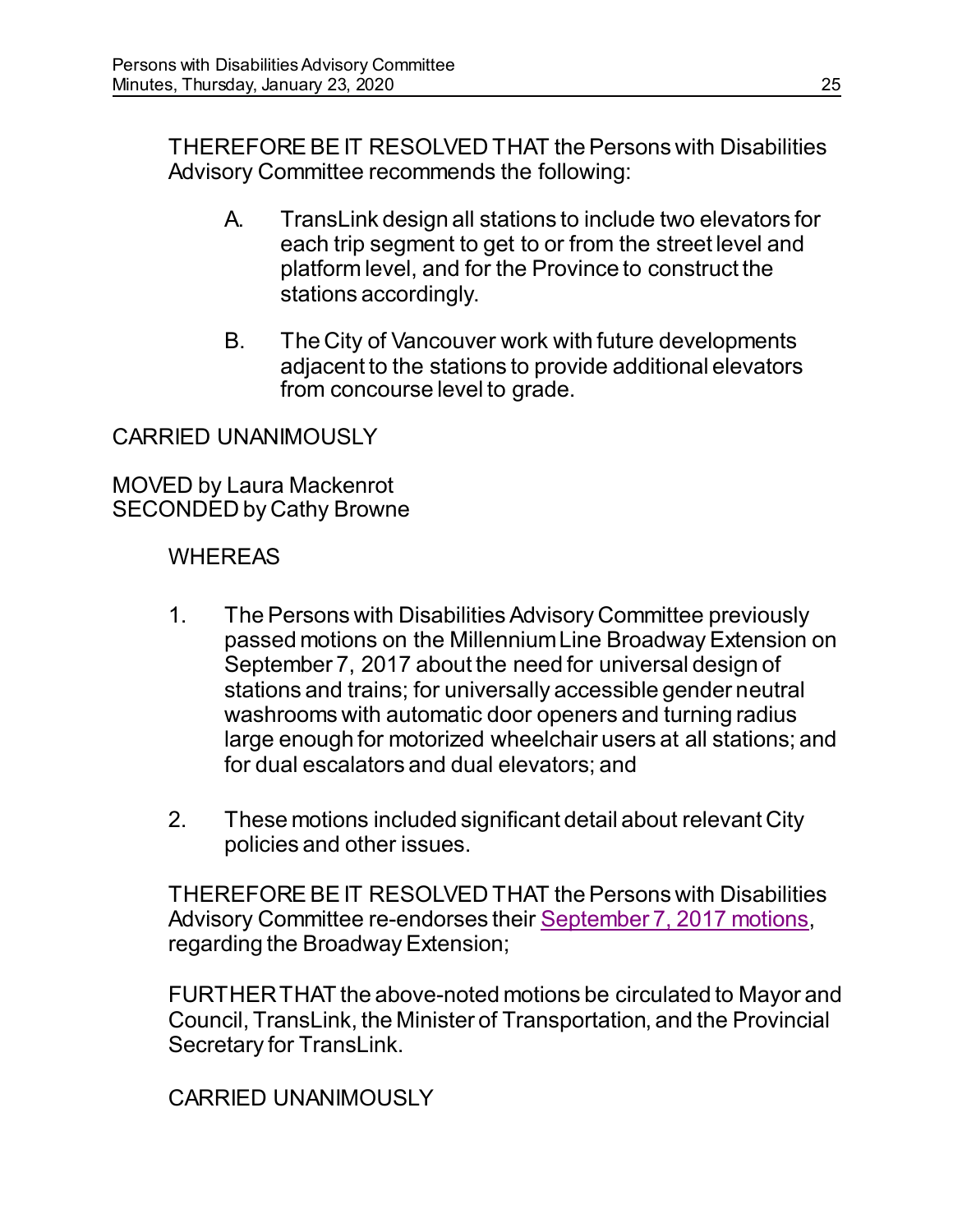MOVED by Jill Weiss SECONDED by Tasia Alexis

## WHEREAS

- 1. The City of Vancouver Transportation Plan 2040 (pg. 8) states: "In *the next 30 years, the number of Vancouver residents aged 60 and over will more than double. An aging population means changes in travel patterns and more people with physical challenges getting around our city. By building streets and public spaces with accessibility in mind, and providing transportation options that work for all people, we can ensure a future that allows everyone to meet their daily needs and participate in public life"; and*
- 2. The proper design of the Millennium Line Broadway Extension will ensure that the largest transportation corridor in British Columbia is accessible and usable by all people, including older adults and persons with disabilities.

THEREFORE BE IT RESOLVED THAT the Persons with Disabilities Advisory Committee write to Mayor and Council, TransLink CEO, Minister of Transportation, and the Provincial Secretary for TransLink, expressing the Committee's concerns as noted.

### CARRIED UNANIMOUSLY

# **1. Presentation – Single Use Items**

Monica Kosmak, Project Manager, Solid Waste Strategic Services, and Kai-Lani Rutland, Communications Coordinator, Engineering - Zero Waste, presented on the communication plans for the plastic straw ban, including the following:

- a) Key Messages
- b) Menu Icon and Sticker

City staff agreed to follow-up with Committee members via email, regarding further questions and feedback.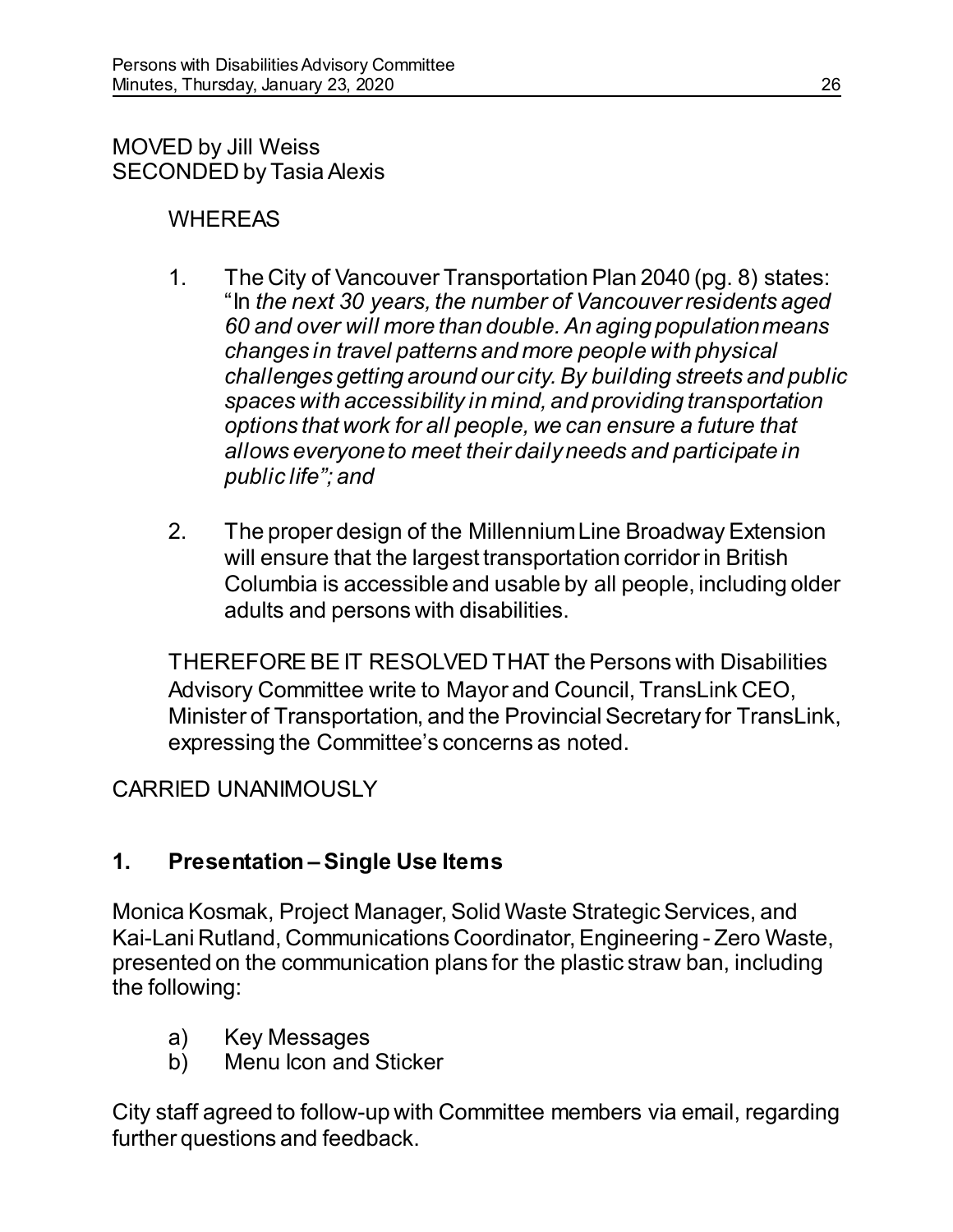# **3. Presentation – Granville Bridge Connector**

Paul Krueger, Team Lead, Transportation Design Branch, provided an update on phase 3 for the Granville bridge connector, including improvements to the bridge, challenges, engagement timeline, public engagement, and preferred option. Staff also responded to questions.

Brian Gould, Civil Engineer, Transportation Design Branch, provided an update on Drake Street phase 2, including phase 1 highlights, recommended design option, and next steps, and responded to questions.

The Project websites can be found at the following links:

- vancouver.ca/granvilleconnector
- vancouver.ca/drake-street-upgrades

Discussion followed with feedback from committee members.

# **4. Liaison Updates**

No reports.

# **5. Subcommittee Reports**

No reports.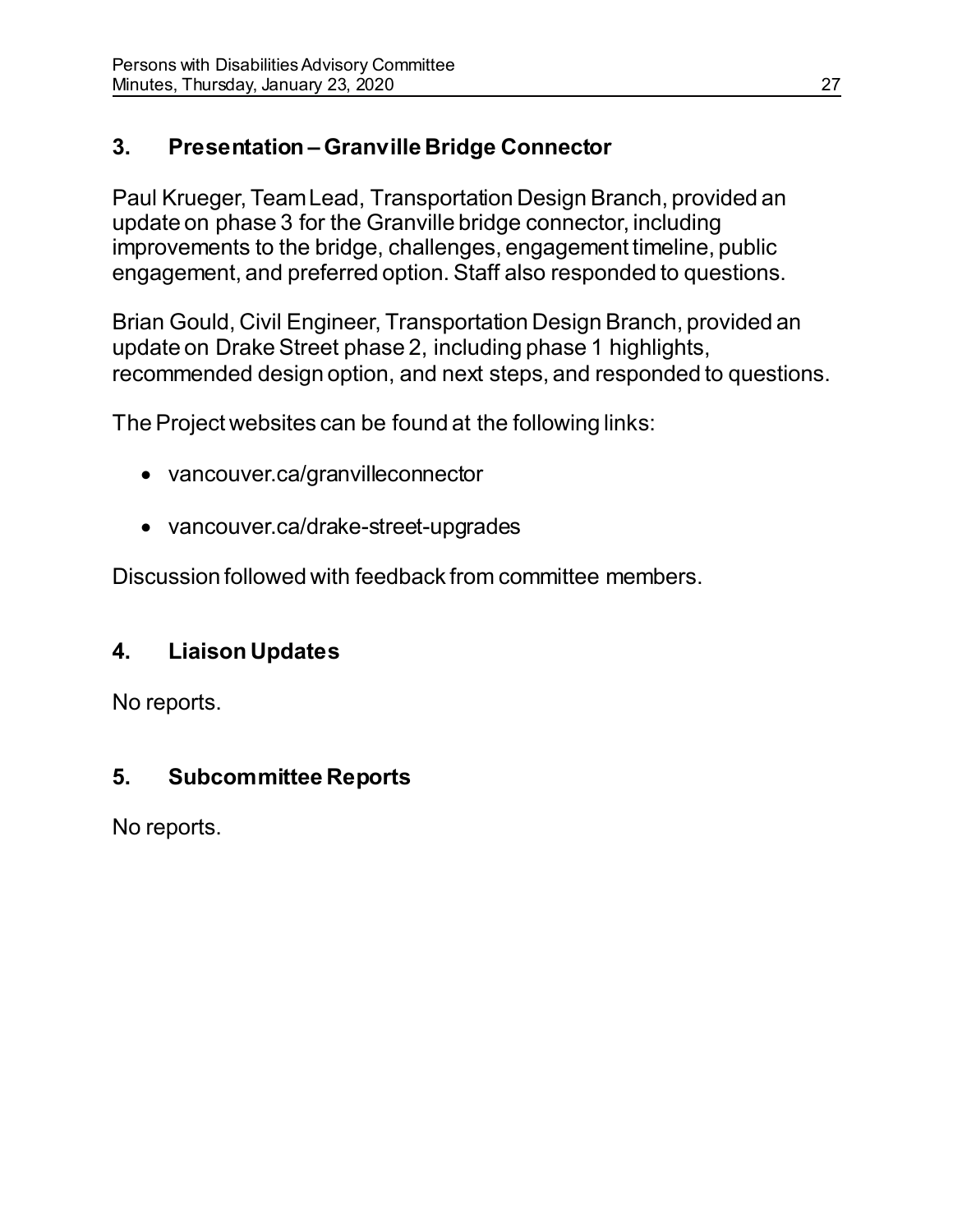## **6. New Business**

# **a) Pearson – Dogwood Redevelopment Site Drop-off**

MOVED by Paul Gauthier SECONDED by Jill Weiss

# WHEREAS

- 1. The Persons with Disabilities Advisory Committee emphasizes that appropriate and properly accessible at-grade pick-up and drop-off zones at all buildings on the Pearson/Dogwood Redevelopment site are essential for persons with disabilities to access and use public services and residences on the site;
- 2. Vancouver City Staff previously met with the Persons with Disabilities Advisory Committee about our concerns regarding the critical importance of properly accessible at-grade pick-up and drop-off zones at the Pearson/Dogwood Redevelopment site; and
- 3. The Persons with Disabilities Advisory Committee had and still has significant concerns about this issue.

THEREFORE BE IT RESOLVED THAT the Persons with Disabilities Advisory Committee re-emphasizes its concerns about the need for appropriate fully accessible at-grade and drop-off zones at all buildings in the Pearson/Dogwood Redevelopment site;

FURTHER THAT the Committee requests that staff meet with the Persons with Disabilities Advisory Committee at its next clerked meeting on March 12, 2020, to provide a progress report on addressing these concerns.

# CARRIED UNANIMOUSLY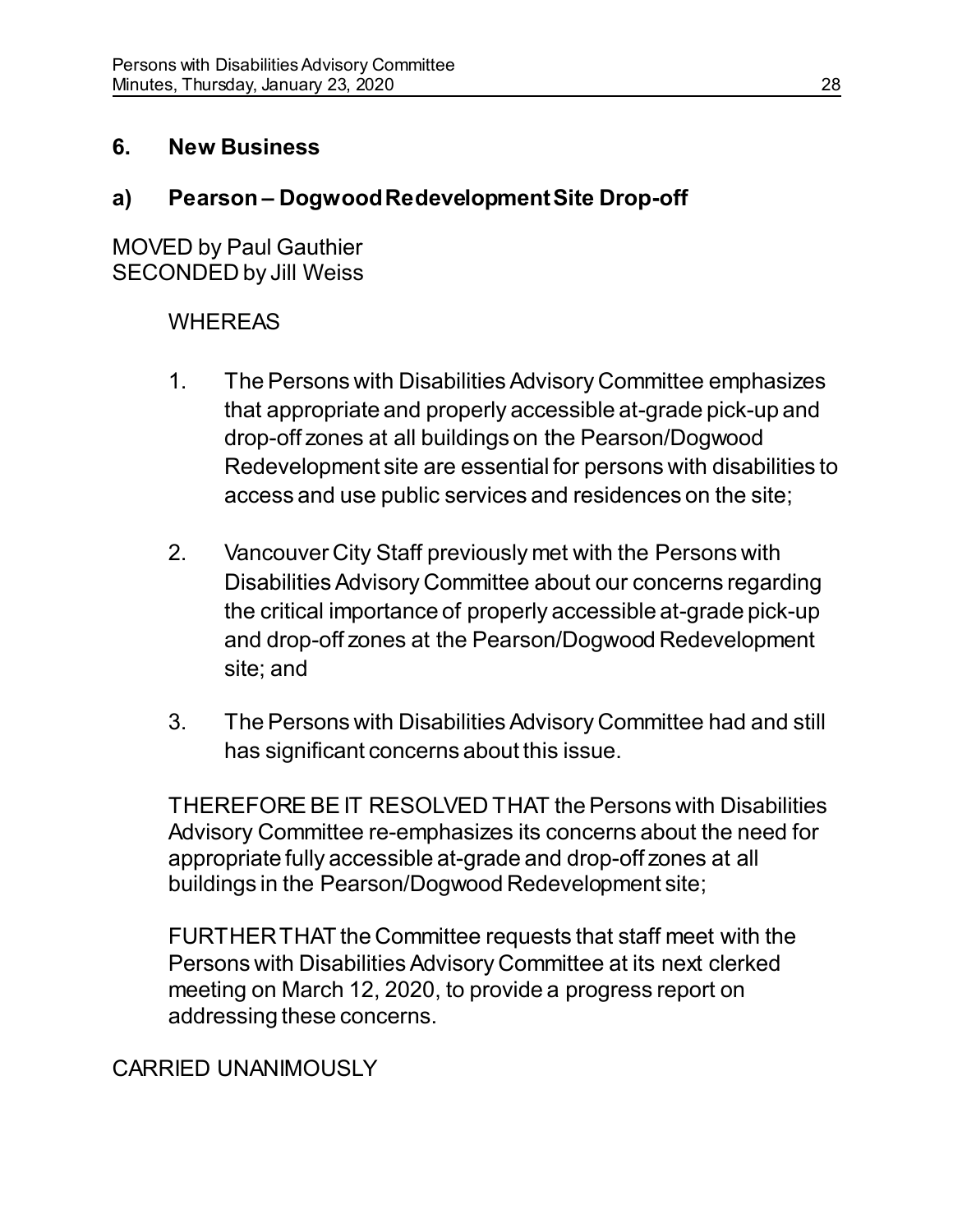# **b) Jeanette Andersen Street Renaming and Plaque**

*In 2013, Jeanette Andersen, former member of the Persons With Disabilities Advisory Committee, was awarded the Queen's Diamond Jubilee Medal and certificate in recognition of her successful, strong and consistent voice in the community.*

*In addition, Jeanette Andersen was the recipient of the Vancouver Award of Excellence for outstanding achievements in the Accessible City (Individual) category.*

MOVED by Taisa Alexis SECONDED by Paul Gauthier

- 1. Jeanette Andersen exemplified senior leadership and was a champion for people living with disabilities by action;
- 2. Jeanette was an integral part of the history of George Pearson and future legacy of Pearson Dogwood Redevelopment;
- 3. Jeanette lived at George Pearson for over 37 years in the Polio Pavilion, before moving from the institution in 1992, into her own home at Noble House Co-op which she helped to established;
- 4. Jeanette was a strong leader in the 1998 founding of Community Residents Mentor Association (CARMA), and remained a mentor and friend to the Pearson residents until her death in 2016;
- 5. Jeanette was an advocate for people with disabilities. She was a long term member of the City of Vancouver Persons with Disabilities Advisory Committee, and served on the Disability Alliance BC as a board member and in other various roles;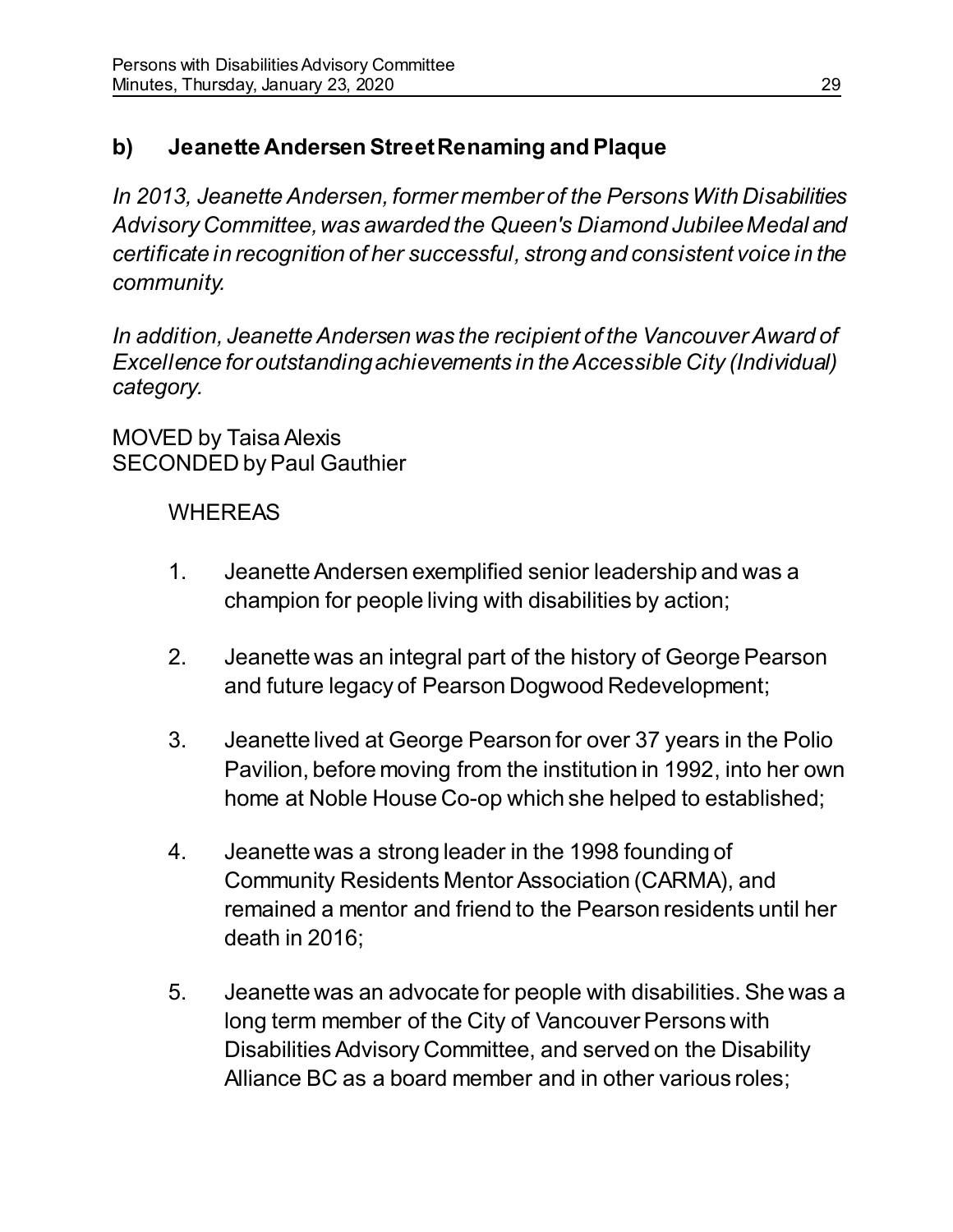- 6. Jeanette helped create the Respiratory Outreach Program (PROP) and was a founding member and active Technology for Independent Living (TIL) user;
- 7. Jeanette advocated for equal access to rights in community living, increased accessibility, and inclusion for all people living with disabilities;
- 8. Jeanette championed for a better world that is inclusive, equitable, and sustainable for everyone; and
- 9. The naming of Jeanette Street will contribute to the knowledge, history, and future of Pearson Dogwood.

THEREFORE BE IT RESOLVED THAT the Persons with Disabilities Advisory Committee strongly recommend that a street on the Pearson Dogwood Redevelopment site be named after Jeanette Andersen in recognition of her significant contribution to the equality of persons with disabilities in Vancouver;

FURTHER THAT the Persons with Disabilities Advisory Committee recommend that a plaque highlighting Jeanette Andersen's contribution is placed along the street;

AND FURTHER THAT the Persons with Disabilities Advisory Committee write a letter to Mayor and Council about this issue.

CARRIED UNANIMOUSLY

# **ADJOURNMENT**

MOVED by CaitlinAnderson SECONDED by Paul Gauthier

THAT this meeting be adjourned.

CARRIED UNANIMOUSLY